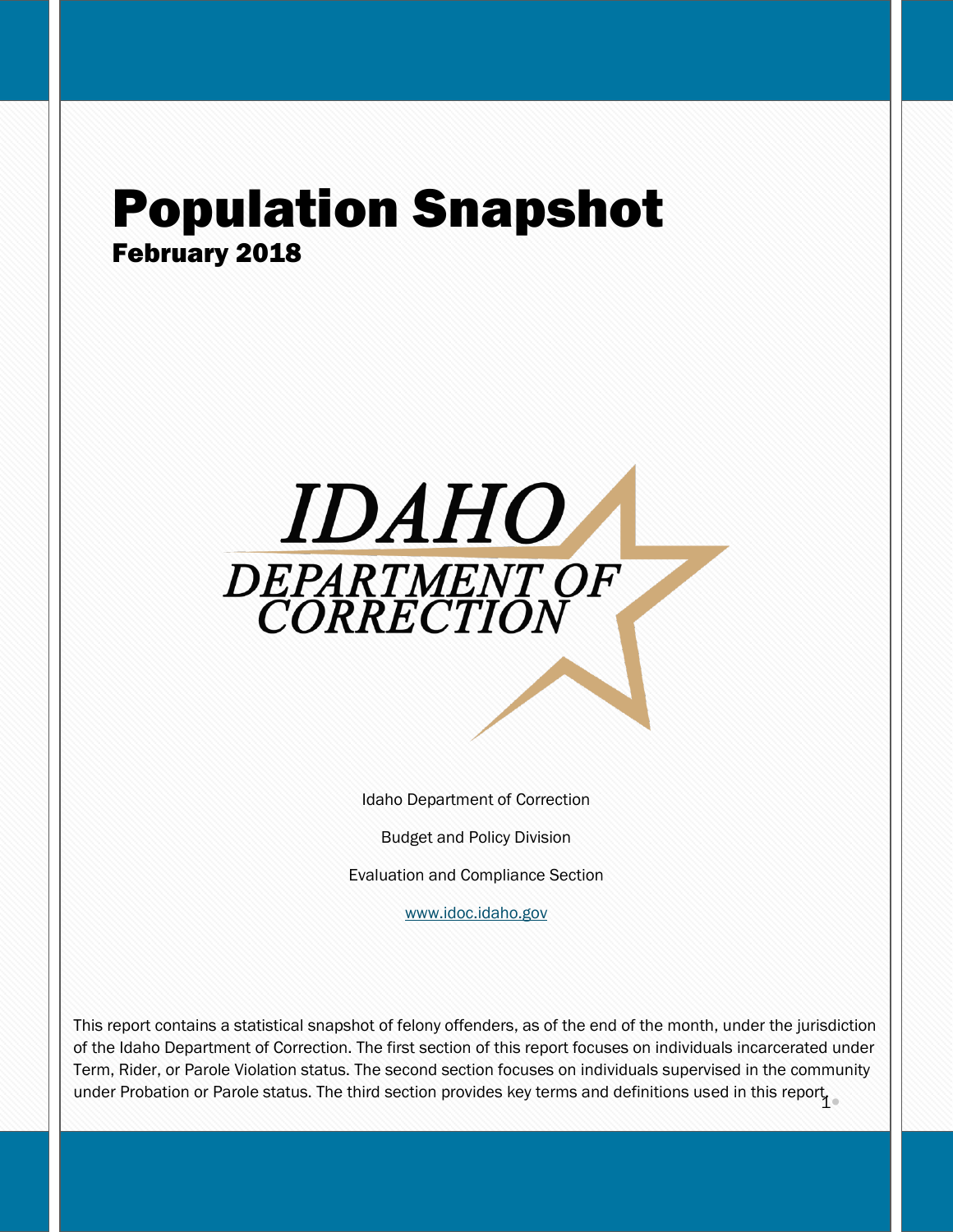## Table of Contents

| 18 |
|----|
|    |
|    |
|    |
|    |
|    |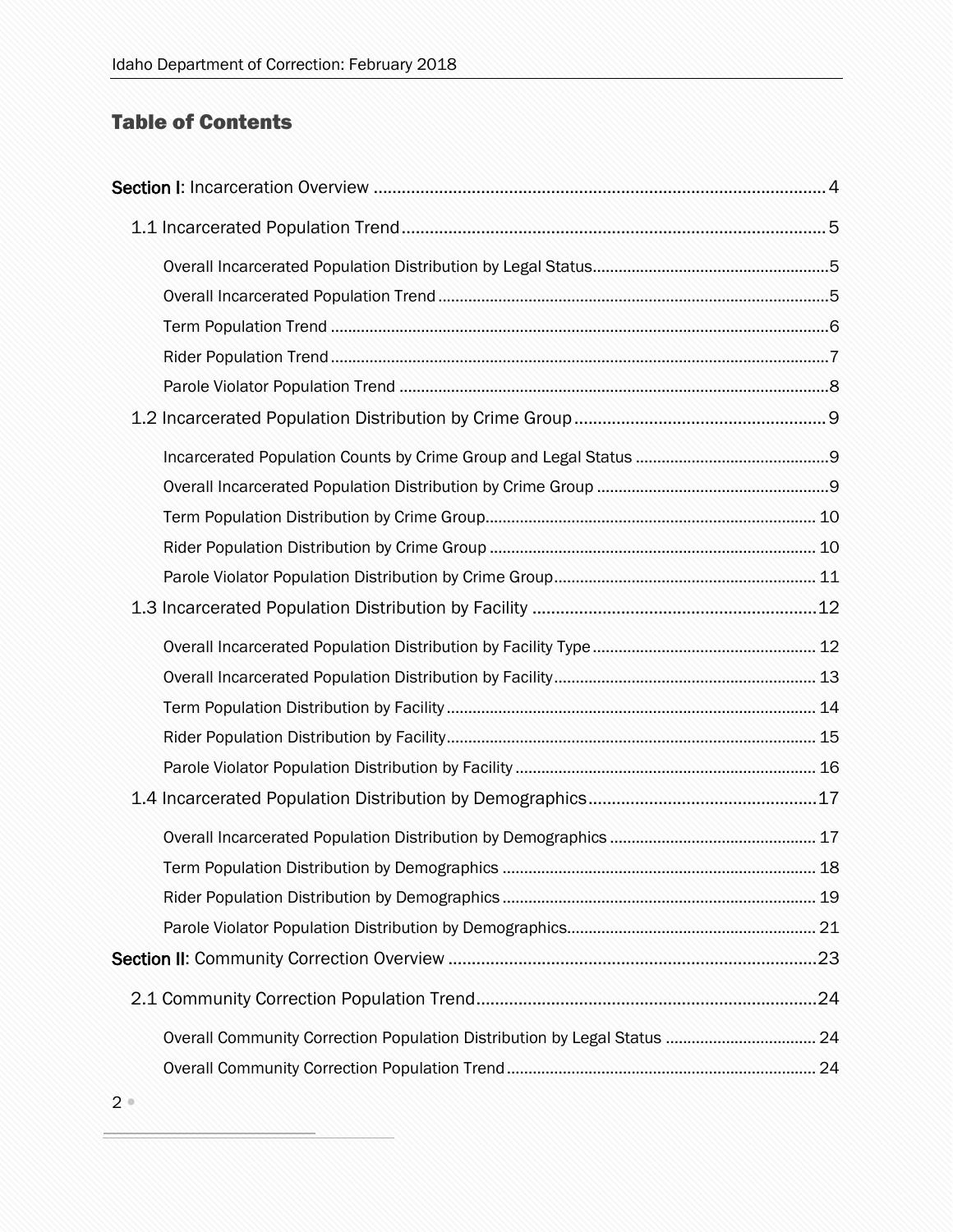| Community Correction Population Counts by Crime Group and Legal Status  27 |  |
|----------------------------------------------------------------------------|--|
|                                                                            |  |
|                                                                            |  |
|                                                                            |  |
|                                                                            |  |
| Idaho Department of Correction District Map and Corresponding Counties  29 |  |
|                                                                            |  |
|                                                                            |  |
|                                                                            |  |
| 2.4 Community Correction Population Distribution by Demographics31         |  |
| Overall Community Correction Population Distribution by Demographics 31    |  |
|                                                                            |  |
|                                                                            |  |
|                                                                            |  |
|                                                                            |  |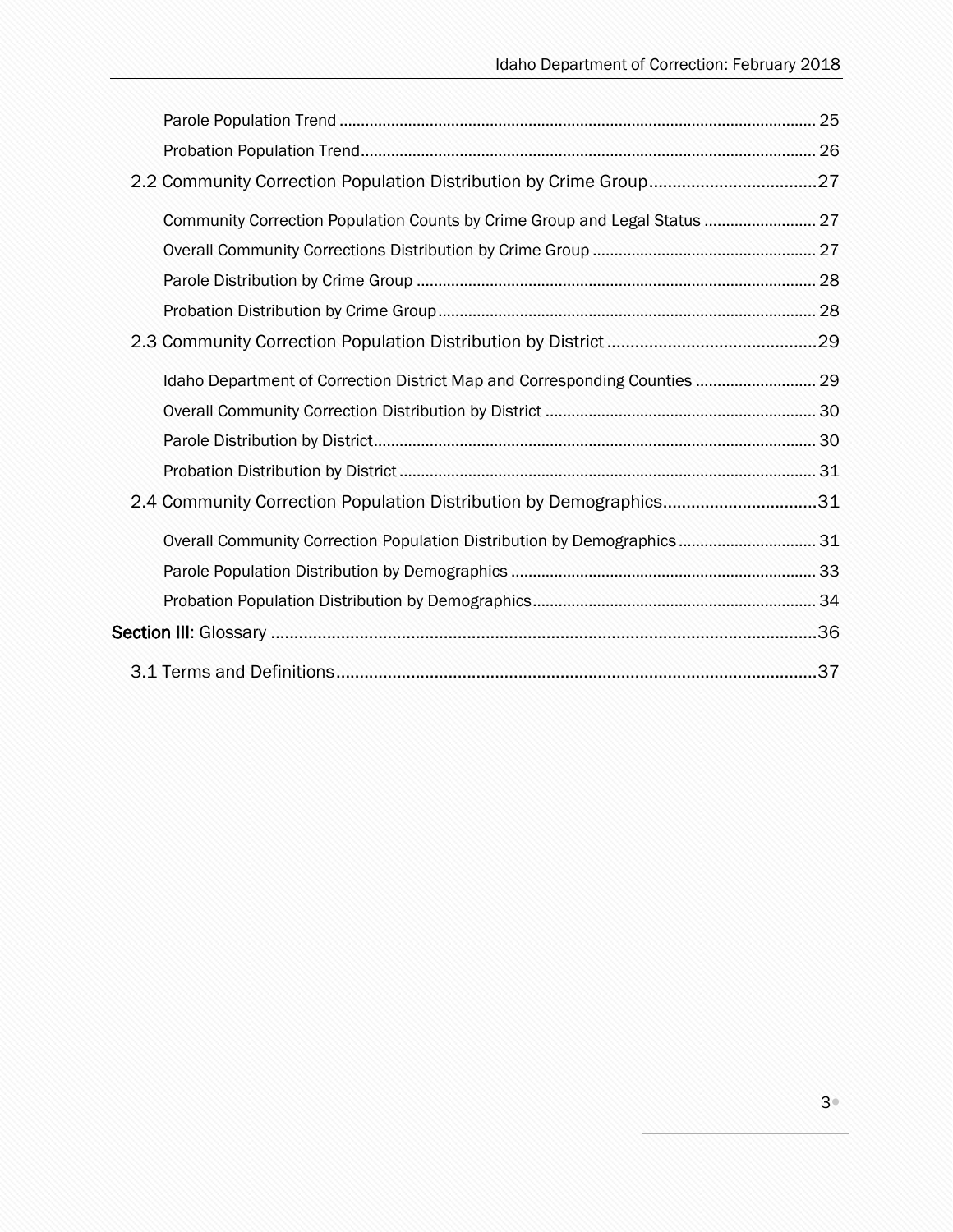# <span id="page-3-0"></span>Section I: Incarceration Overview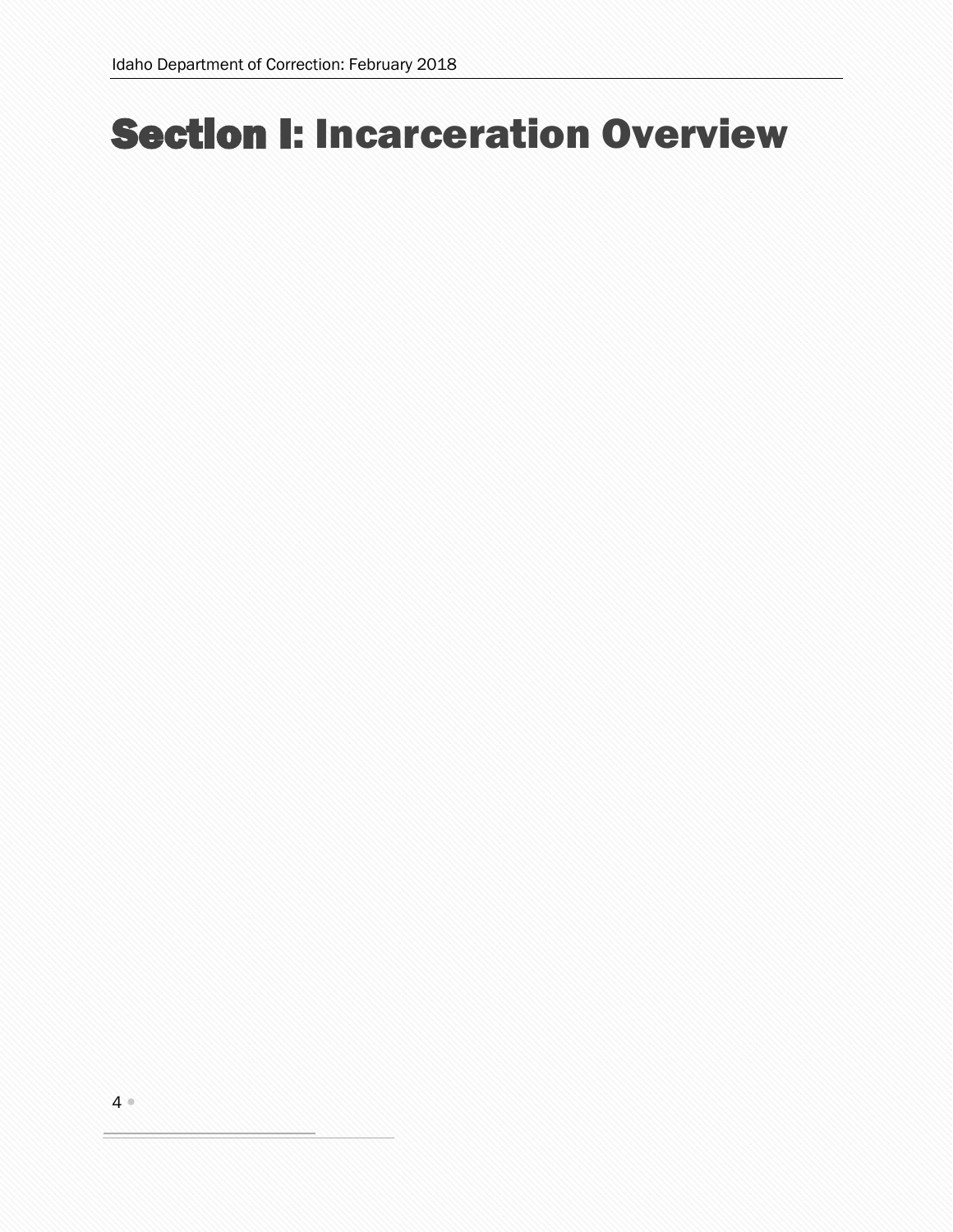## <span id="page-4-0"></span>1.1 Incarcerated Population Trend

### <span id="page-4-1"></span>Overall Incarcerated Population Distribution by Legal Status



#### <span id="page-4-2"></span>Overall Incarcerated Population Trend

The overall incarcerated population increased 4.4 percent compared to twelve months ago.



| Feb-17 Mar Apr May Jun Jul Aug Sep Oct Nov Dec Jan Feb-18 |  |  |  |  |  |  |
|-----------------------------------------------------------|--|--|--|--|--|--|
|                                                           |  |  |  |  |  |  |

| Month         | N     | % Change |
|---------------|-------|----------|
| February 2017 | 8,096 |          |
| Mar           | 8,147 | 0.6%     |
| Apr           | 8,140 | $-0.1%$  |
| May           | 8,223 | 1.0%     |
| Jun           | 8,206 | $-0.2%$  |
| Jul           | 8,175 | $-0.4%$  |
| Aug           | 8,252 | 0.9%     |
| Sep           | 8,304 | 0.6%     |
| Oct           | 8,336 | 0.4%     |
| Nov           | 8,294 | $-0.5%$  |
| Dec           | 8,304 | 0.1%     |
| Jan           | 8,410 | 1.3%     |
| February 2018 | 8,456 | 0.5%     |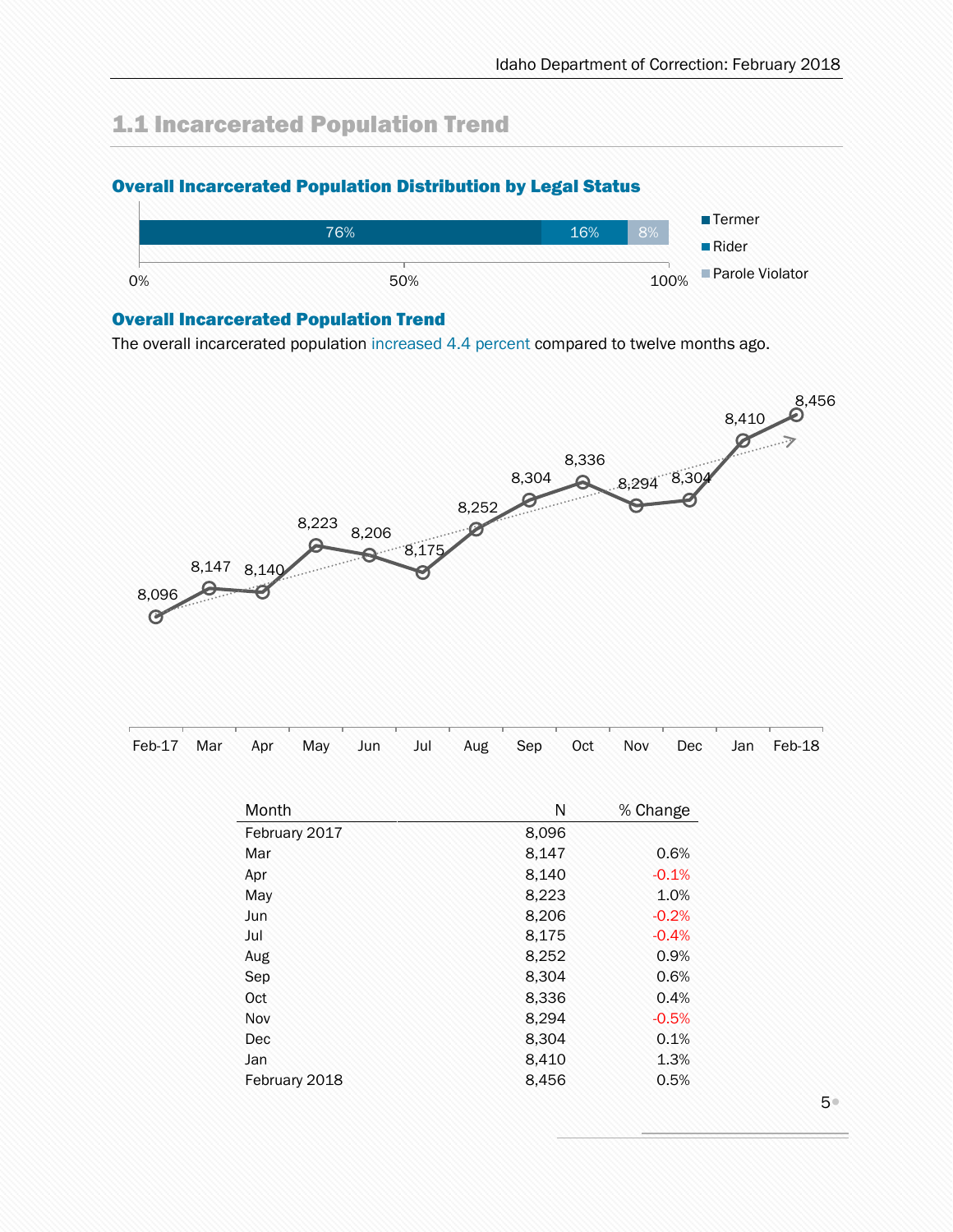### <span id="page-5-0"></span>Term Population Trend

The term population increased 6.7 percent compared to twelve months ago.



|  |  |  |  |  |  | Feb-17 Mar Apr May Jun Jul Aug Sep Oct Nov Dec Jan Feb-18 |
|--|--|--|--|--|--|-----------------------------------------------------------|
|  |  |  |  |  |  |                                                           |

| Month         | Ν     | % Change |
|---------------|-------|----------|
| February 2017 | 6,015 |          |
| Mar           | 6,088 | 1.2%     |
| Apr           | 6,131 | 0.7%     |
| May           | 6,155 | 0.4%     |
| Jun           | 6,198 | 0.7%     |
| Jul           | 6,223 | 0.4%     |
| Aug           | 6,283 | 1.0%     |
| Sep           | 6,296 | 0.2%     |
| Oct           | 6,318 | 0.3%     |
| Nov           | 6,315 | 0.0%     |
| Dec           | 6,408 | 1.5%     |
| Jan           | 6,391 | $-0.3%$  |
| February 2018 | 6,418 | 0.4%     |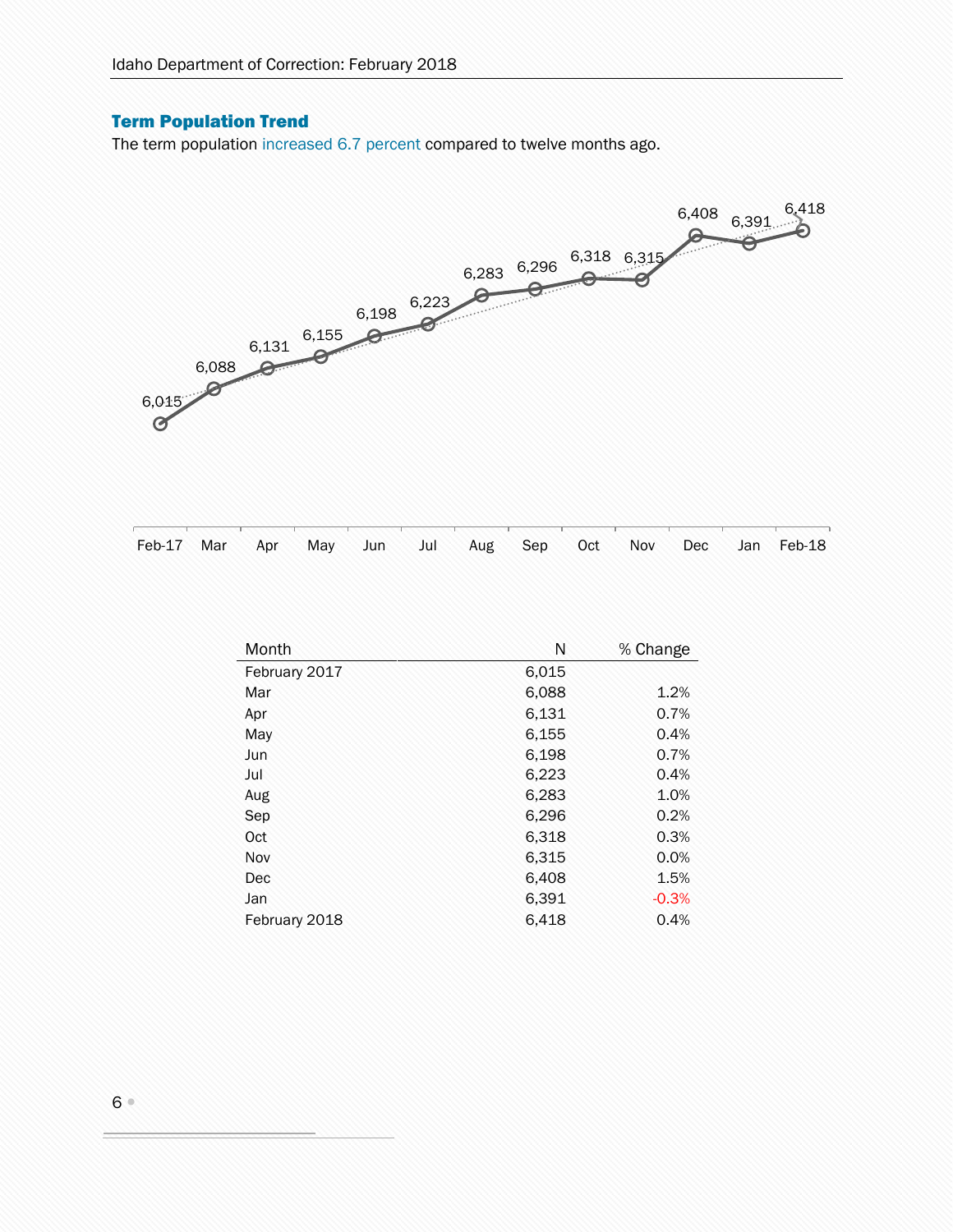### <span id="page-6-0"></span>Rider Population Trend

The Rider population declined 1.1 percent compared to twelve months ago.



|  |  |  |  |  |  | Feb-17 Mar Apr May Jun Jul Aug Sep Oct Nov Dec Jan Feb-18 |
|--|--|--|--|--|--|-----------------------------------------------------------|

| Month         | Ν     | % Change |
|---------------|-------|----------|
| February 2017 | 1,396 |          |
| Mar           | 1,383 | $-0.9%$  |
| Apr           | 1,367 | $-1.2%$  |
| May           | 1,437 | 5.1%     |
| Jun           | 1,430 | $-0.5%$  |
| Jul           | 1,342 | $-6.2%$  |
| Aug           | 1,366 | 1.8%     |
| Sep           | 1,374 | 0.6%     |
| Oct           | 1,430 | 4.1%     |
| Nov           | 1,418 | $-0.8%$  |
| Dec           | 1,350 | $-4.8%$  |
| Jan           | 1,389 | 2.9%     |
| February 2018 | 1,381 | $-0.6%$  |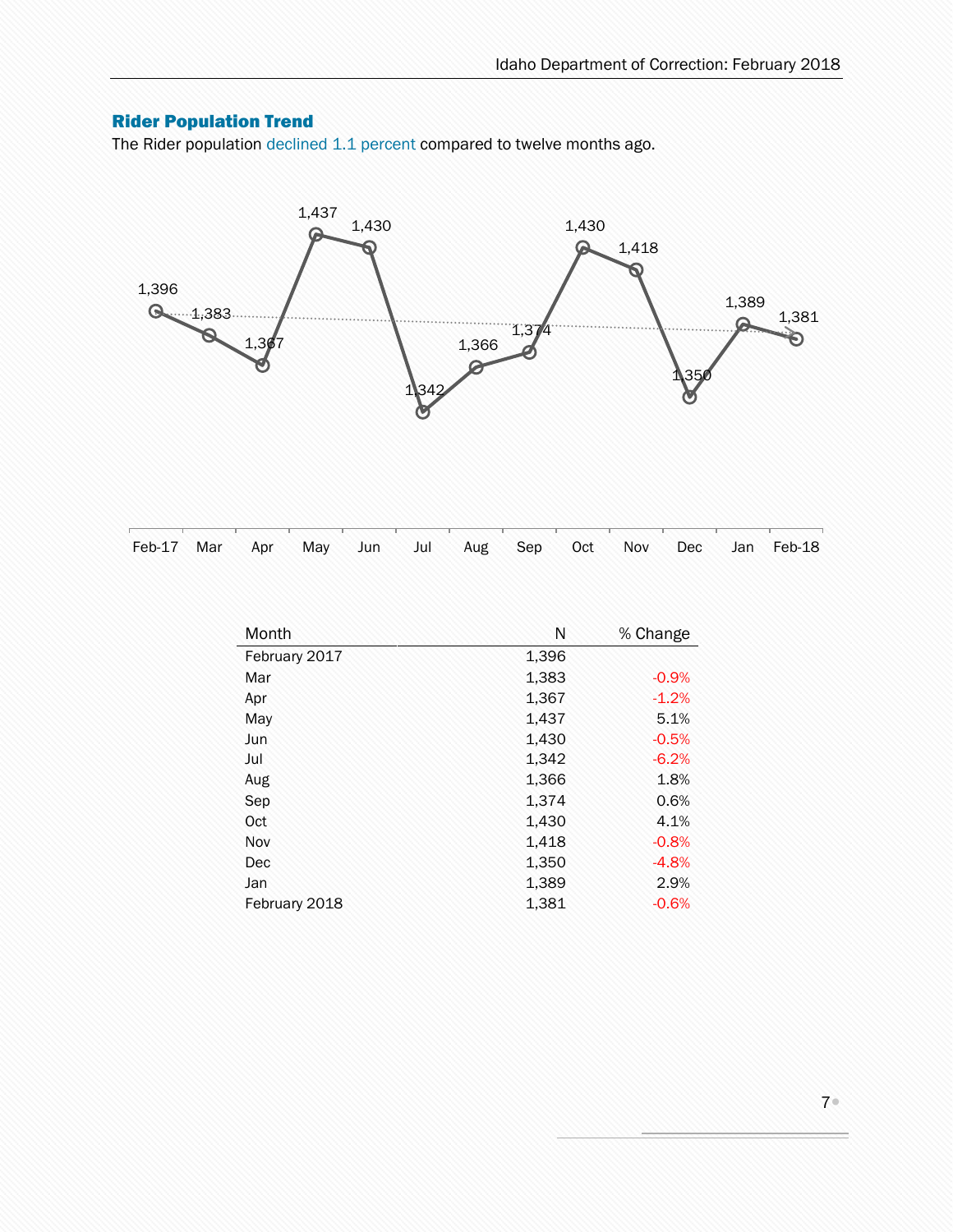### <span id="page-7-0"></span>Parole Violator Population Trend

The Parole Violator population decreased 4.1 percent compared to twelve months ago.



Feb-17 Mar Apr May Jun Jul Aug Sep Oct Nov Dec Jan Feb-18

| Month         | Ν   | % Change |
|---------------|-----|----------|
| February 2017 | 685 |          |
| Mar           | 676 | $-1.3%$  |
| Apr           | 642 | $-5.0%$  |
| May           | 631 | $-1.7%$  |
| Jun           | 578 | $-8.4%$  |
| Jul           | 610 | 5.5%     |
| Aug           | 603 | $-1.1%$  |
| Sep           | 634 | 5.1%     |
| Oct           | 588 | $-7.3%$  |
| Nov           | 561 | $-4.6%$  |
| Dec           | 546 | $-2.7%$  |
| Jan           | 630 | 15.4%    |
| February 2018 | 657 | 4.3%     |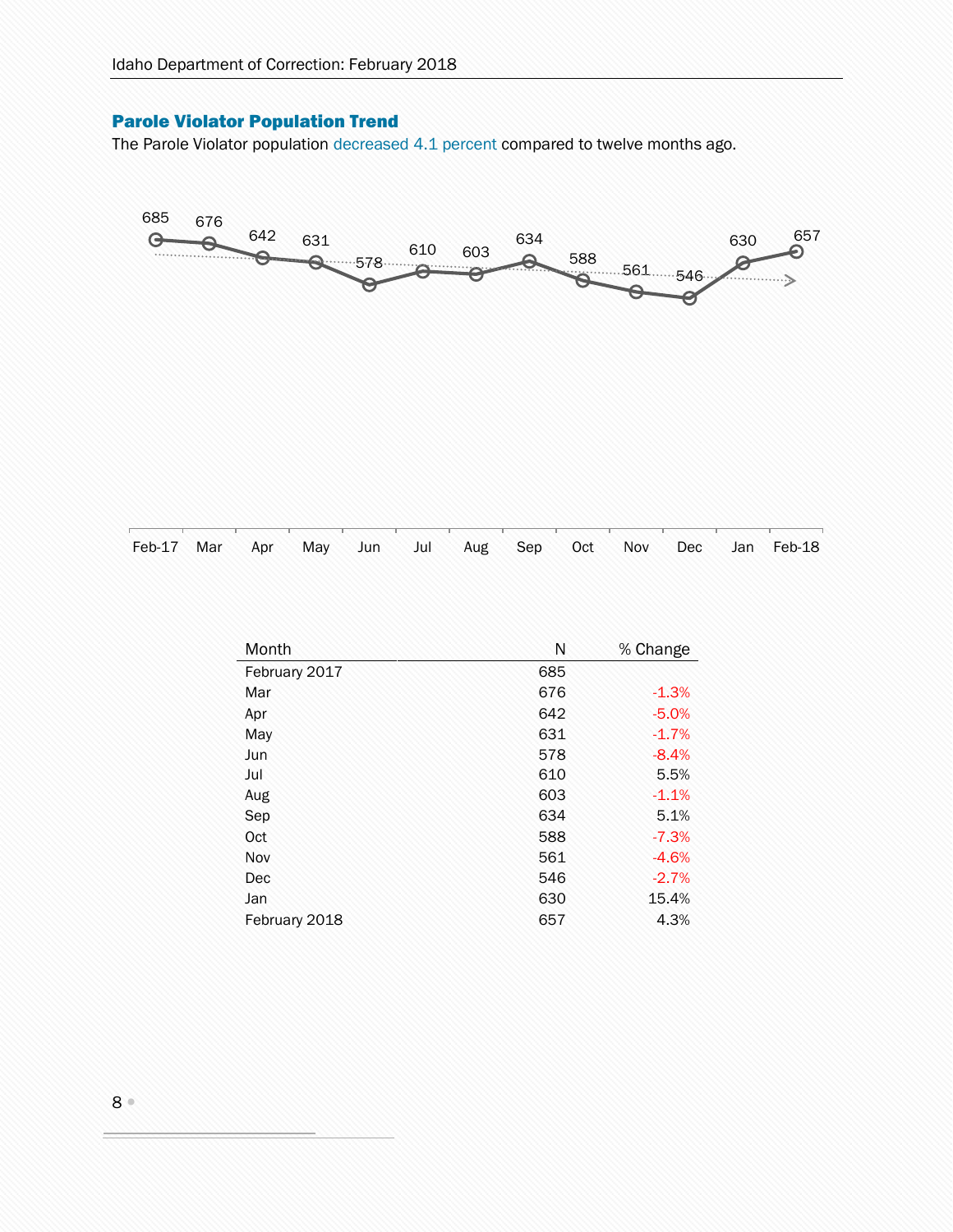## <span id="page-8-0"></span>1.2 Incarcerated Population Distribution by Crime Group

|                    |        |                | Parole   |       |
|--------------------|--------|----------------|----------|-------|
| <b>Crime Group</b> | Termer | Rider          | Violator | Total |
| Murder & Man       | 471    | $\overline{7}$ | 5        | 483   |
| Sex                | 1,414  | 65             | 96       | 1,575 |
| Assault            | 1,860  | 300            | 197      | 2,357 |
| Property           | 1,243  | 384            | 181      | 1,808 |
| Alcohol            | 233    | 89             | 30       | 352   |
| Drug               | 1,193  | 534            | 148      | 1,875 |
| Pending*           | 4      | $\mathfrak{D}$ | 0        | 6     |
| Total              | 6,418  | 1,381          | 657      | 8,456 |

### <span id="page-8-1"></span>Incarcerated Population Counts by Crime Group and Legal Status

\*Pending counts reflect the incarcerated offenders waiting to be adjudicated for a new crime or the data has not yet been updated in the data management system.



### <span id="page-8-2"></span>Overall Incarcerated Population Distribution by Crime Group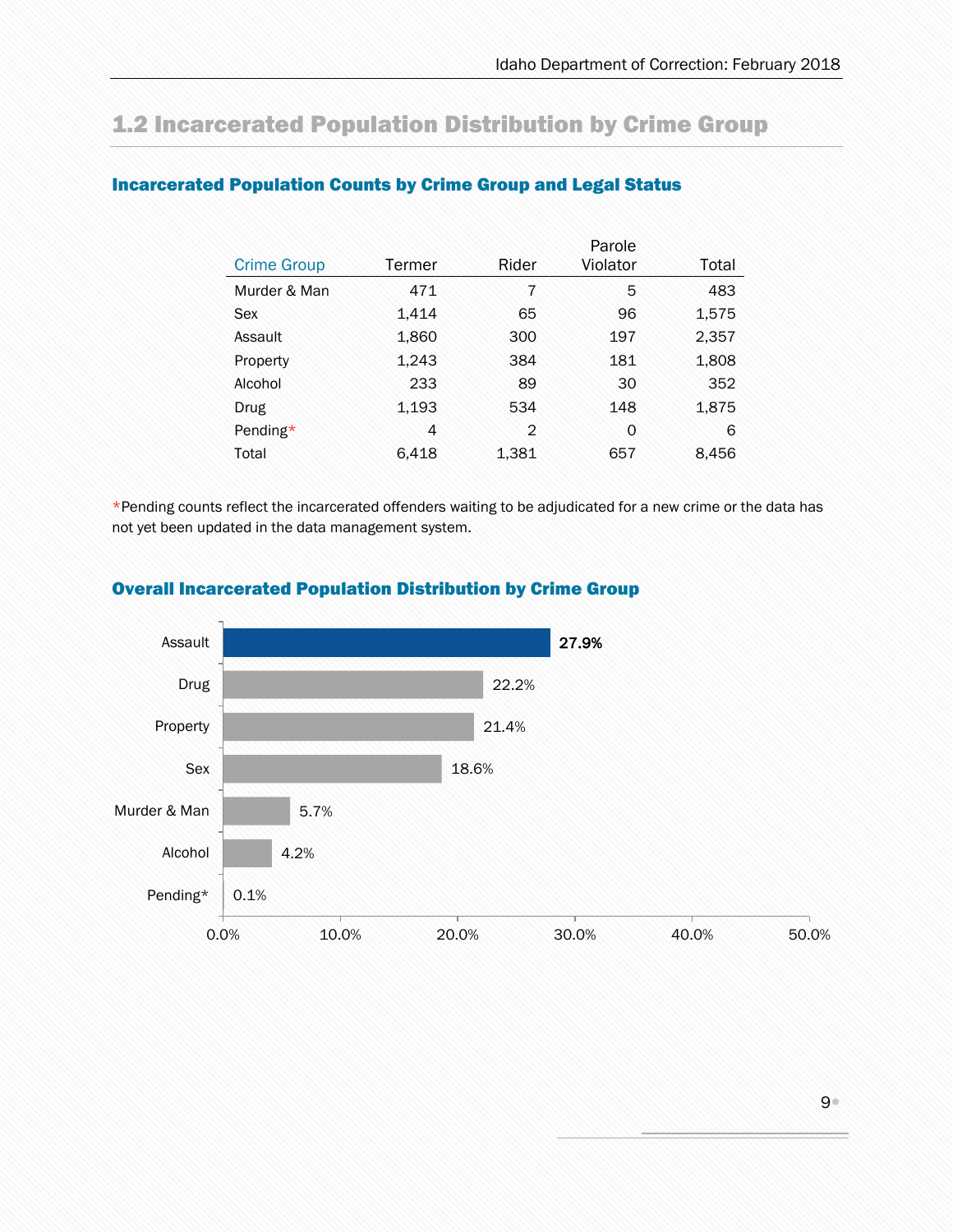

### <span id="page-9-0"></span>Term Population Distribution by Crime Group

### <span id="page-9-1"></span>Rider Population Distribution by Crime Group

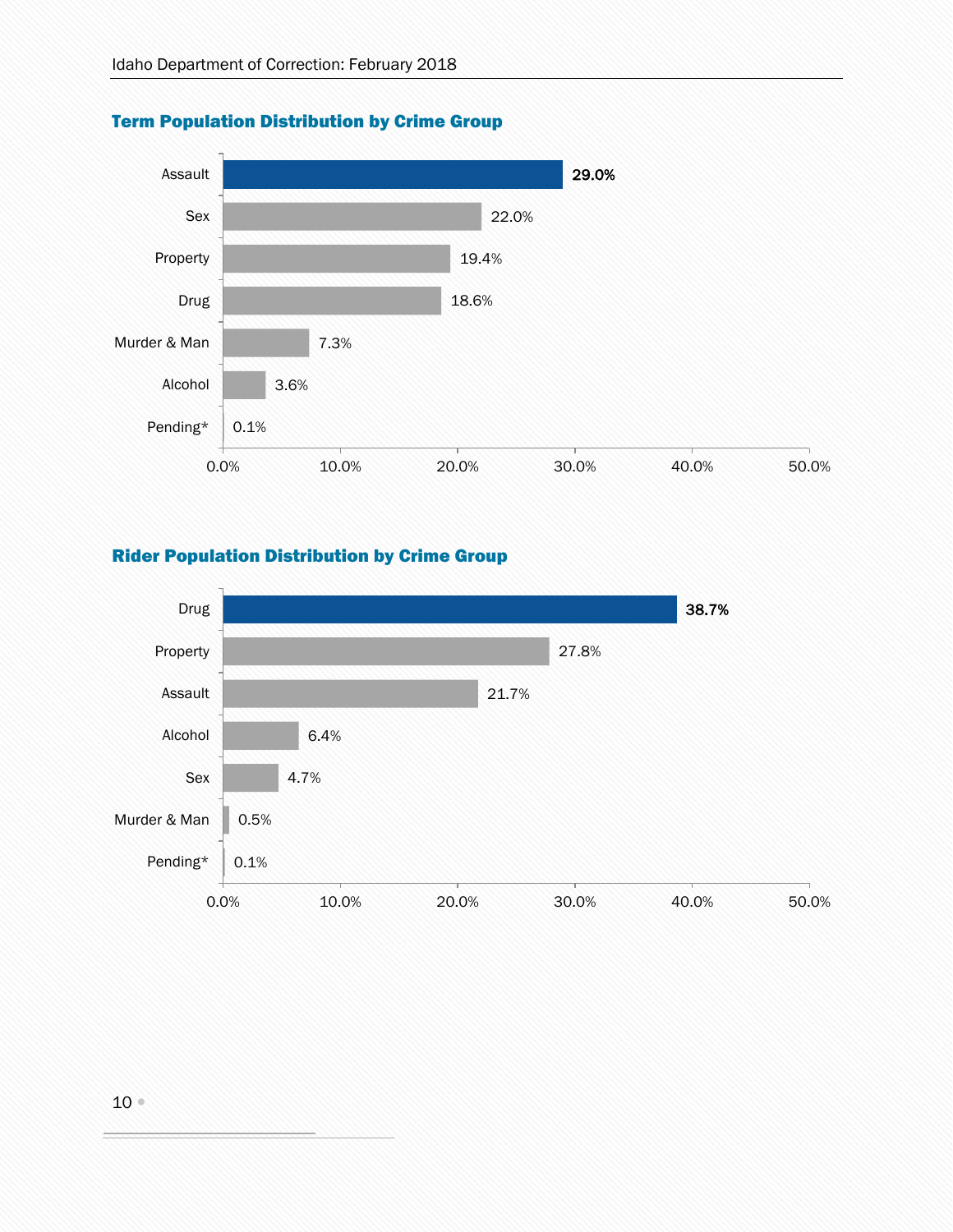

### <span id="page-10-0"></span>Parole Violator Population Distribution by Crime Group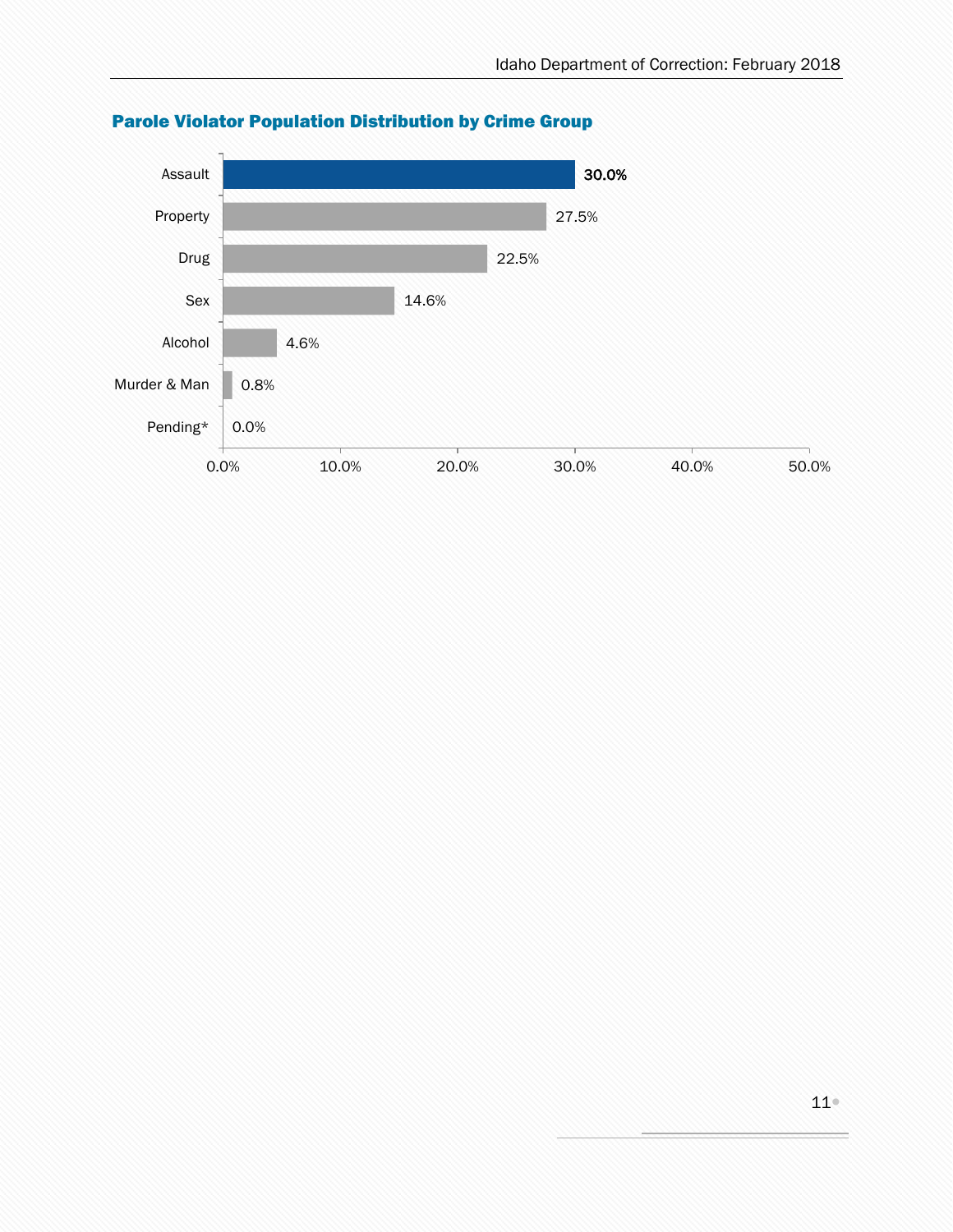## <span id="page-11-0"></span>1.3 Incarcerated Population Distribution by Facility

### <span id="page-11-1"></span>Overall Incarcerated Population Distribution by Facility Type

| County Jails, 7%<br>Reentry Centers, 5% |  |
|-----------------------------------------|--|
|                                         |  |
|                                         |  |
| Institutions, 85%                       |  |

%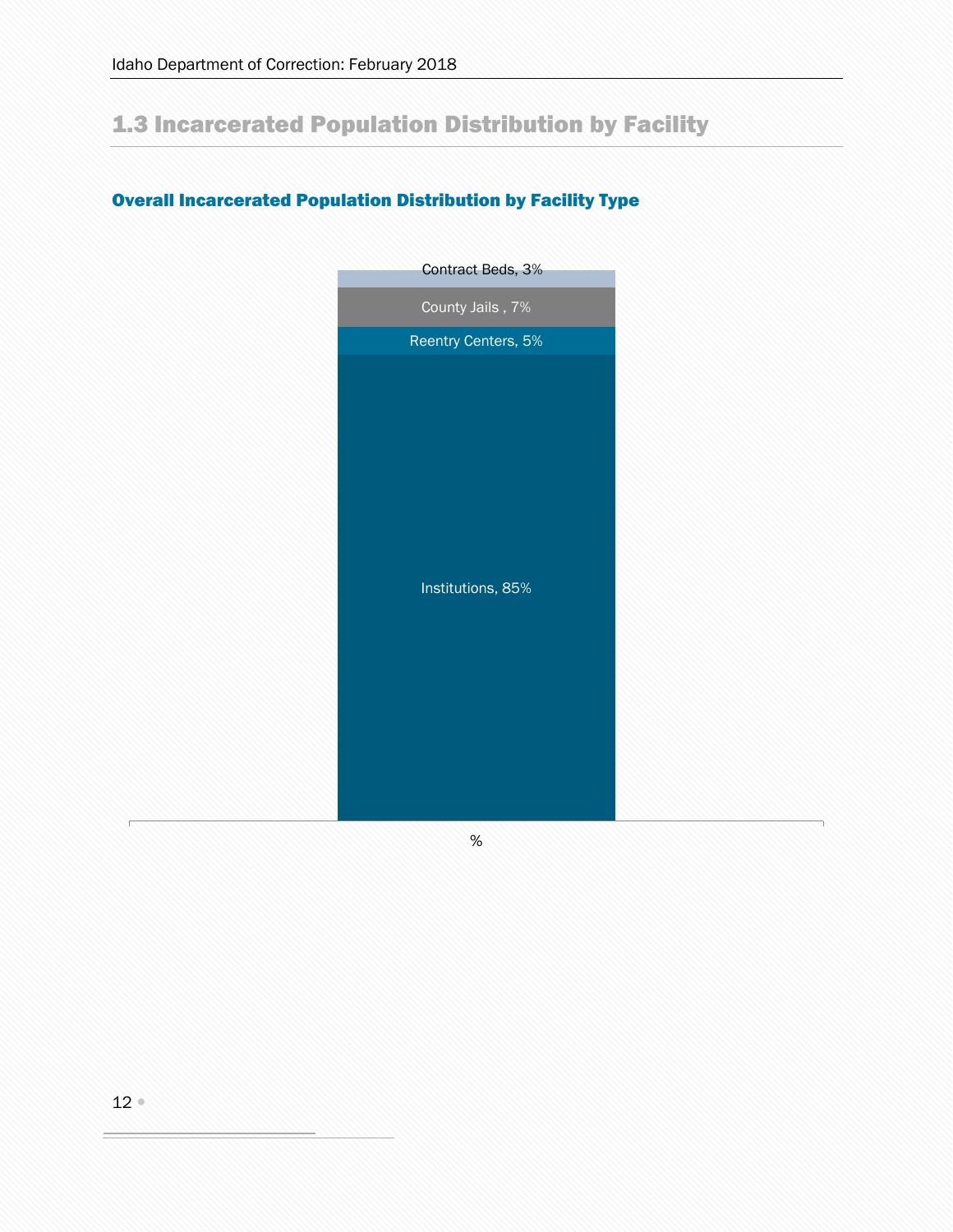| Institution     | <b>Facility Name</b>                       | Gender | N     | % of Total |
|-----------------|--------------------------------------------|--------|-------|------------|
| <b>IMSI</b>     | <b>Idaho Maximum Security Institution</b>  | Male   | 555   | 6.6%       |
| <b>ISCI</b>     | Idaho State Correctional Institution       | Male   | 1.424 | 16.8%      |
| <b>SICI</b>     | South Idaho Correctional Institution       | Male   | 590   | 7.0%       |
| <b>ICIO</b>     | Idaho Correctional Institution - Orofino   | Male   | 582   | 6.9%       |
| <b>NICI</b>     | North Idaho Correctional Institution       | Male   | 414   | 4.9%       |
| <b>SAWC</b>     | St. Anthony Work Camp                      | Male   | 256   | 3.0%       |
| <b>PWCC</b>     | Pocatello Women's Correctional Center      | Female | 344   | 4.1%       |
| <b>SBWCC</b>    | South Boise Women's Correctional Center    | Female | 296   | 3.5%       |
| <b>PRC-SICI</b> | Pre-Release Center - SICI                  | Female | 118   | 1.4%       |
| <b>CAPP</b>     | Correctional Alternative Placement Program | Male   | 420   | 5.0%       |
| <b>ISCC</b>     | Idaho State Correctional Center            | Male   | 2.160 | 25.5%      |

### <span id="page-12-0"></span>Overall Incarcerated Population Distribution by Facility

| <b>Reentry Center</b>      | <b>Facility Name</b>                       | Gender | N   | % of Total |
|----------------------------|--------------------------------------------|--------|-----|------------|
| <b>CRC</b> Nampa           | Community Reentry Center - Nampa           | Male   | 108 | 1.3%       |
| <b>CRC Idaho Falls</b>     | Community Reentry Center - Idaho Falls     | Male   | 111 | 1.3%       |
| <b>CRC Treasure Valley</b> | Community Reentry Center - Treasure Valley | Male   | 107 | 1.3%       |
| <b>CRC East Boise</b>      | Community Reentry Center - East Boise      | Female | 107 | 1.3%       |

| Contract Beds,             |                                              |              |     |            |
|----------------------------|----------------------------------------------|--------------|-----|------------|
| <b>County Jails</b>        | <b>Facility Name</b>                         | Gender       | N   | % of Total |
| <b>Bonneville Contract</b> | Bonneville Contract County Jail Beds         | Male, Female | 109 | 1.3%       |
| <b>County Jails</b>        | County Jails                                 | Male, Female | 605 | 7.2%       |
| Karnes County CC           | Karnes County Correctional Center (Contract) | Male         | 150 | 1.8%       |

| <b>Facility Type</b>   | N     | % of Total |
|------------------------|-------|------------|
| <b>Institutions</b>    | 7.159 | 84.7%      |
| <b>Reentry Centers</b> | 433   | 5.1%       |
| <b>County Jails</b>    | 605   | 7.2%       |
| <b>Contract Beds</b>   | 259   | 3.1%       |
| Total                  | 8.456 | 100.0%     |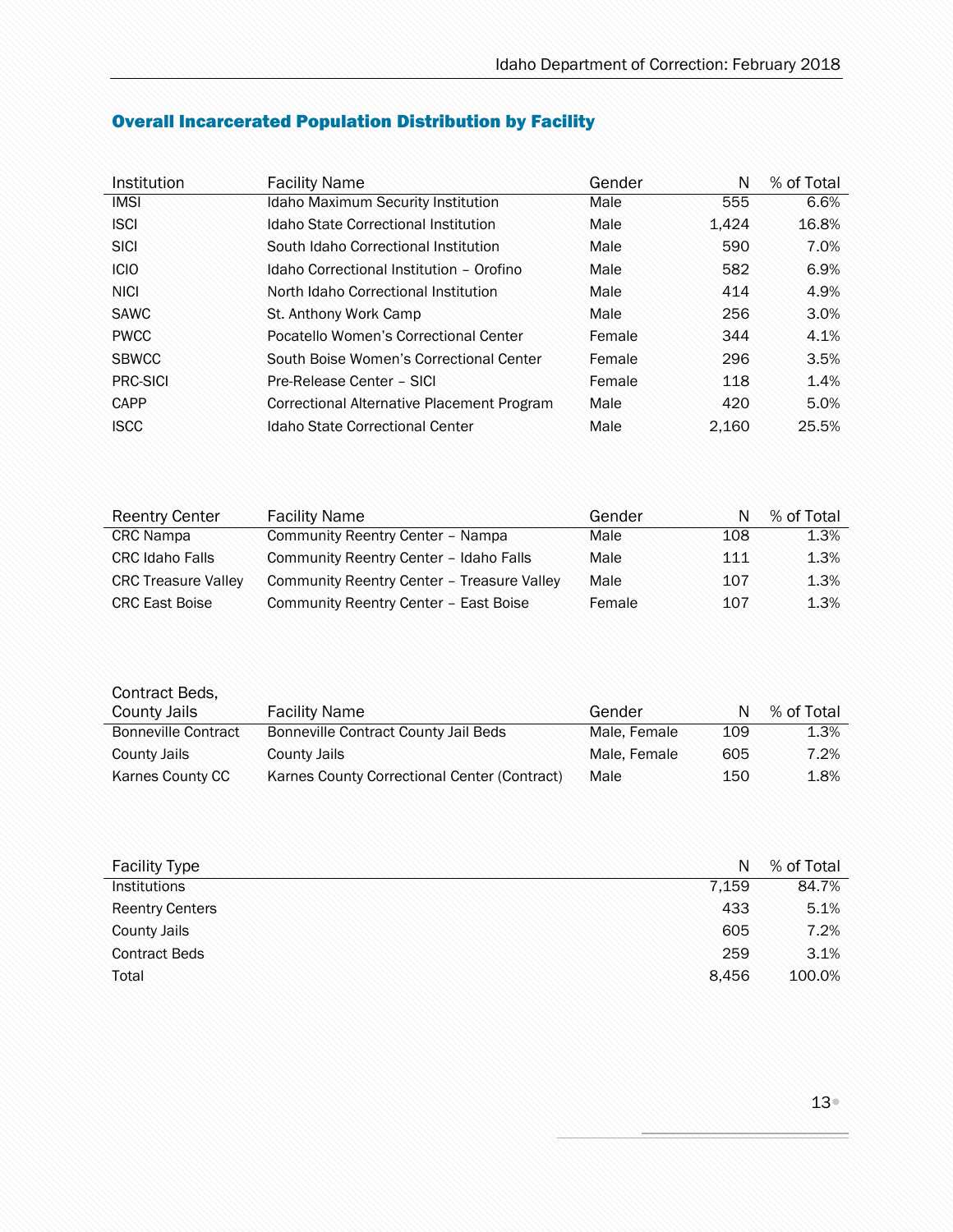## <span id="page-13-0"></span>Term Population Distribution by Facility

l,

| Institution  | <b>Facility Name</b>                       | Gender | N     | % of Total |
|--------------|--------------------------------------------|--------|-------|------------|
| <b>IMSI</b>  | <b>Idaho Maximum Security Institution</b>  | Male   | 545   | 8.5%       |
| <b>ISCI</b>  | Idaho State Correctional Institution       | Male   | 1.084 | 16.9%      |
| <b>SICI</b>  | South Idaho Correctional Institution       | Male   | 590   | 9.2%       |
| <b>ICIO</b>  | Idaho Correctional Institution - Orofino   | Male   | 573   | 8.9%       |
| <b>NICI</b>  | North Idaho Correctional Institution       | Male   | 1     | 0.0%       |
| <b>SAWC</b>  | St. Anthony Work Camp                      | Male   | 254   | 4.0%       |
| <b>PWCC</b>  | Pocatello Women's Correctional Center      | Female | 267   | 4.2%       |
| <b>SBWCC</b> | South Boise Women's Correctional Center    | Female | 131   | 2.0%       |
| PRC-SICI     | Pre-Release Center - SICI                  | Female | 1     | 0.0%       |
| CAPP         | Correctional Alternative Placement Program | Male   | 1     | 0.0%       |
| <b>ISCC</b>  | Idaho State Correctional Center            | Male   | 2.048 | 31.9%      |

| <b>Reentry Center</b>      | <b>Facility Name</b>                       | Gender | N   | % of Total |
|----------------------------|--------------------------------------------|--------|-----|------------|
| <b>CRC</b> Nampa           | Community Reentry Center - Nampa           | Male   | 105 | 1.6%       |
| <b>CRC Idaho Falls</b>     | Community Reentry Center - Idaho Falls     | Male   | 109 | 1.7%       |
| <b>CRC Treasure Valley</b> | Community Reentry Center - Treasure Valley | Male   | 107 | 1.7%       |
| <b>CRC East Boise</b>      | Community Reentry Center - East Boise      | Female | 106 | 1.7%       |

| Contract Beds,             |                                              |              |     |            |
|----------------------------|----------------------------------------------|--------------|-----|------------|
| <b>County Jails</b>        | <b>Facility Name</b>                         | Gender       | N   | % of Total |
| <b>Bonneville Contract</b> | Bonneville Contract County Jail Beds         | Male, Female | 61  | 1.0%       |
| <b>County Jails</b>        | <b>County Jails</b>                          | Male, Female | 285 | 4.4%       |
| Karnes County CC           | Karnes County Correctional Center (Contract) | Male         | 150 | 2.3%       |

| <b>Facility Type</b>   | N     | % of Total |
|------------------------|-------|------------|
| <b>Institutions</b>    | 5.495 | 85.6%      |
| <b>Reentry Centers</b> | 427   | 6.7%       |
| <b>County Jails</b>    | 285   | 4.4%       |
| <b>Contract Beds</b>   | 211   | 3.3%       |
| Total                  | 6.418 | 100.0%     |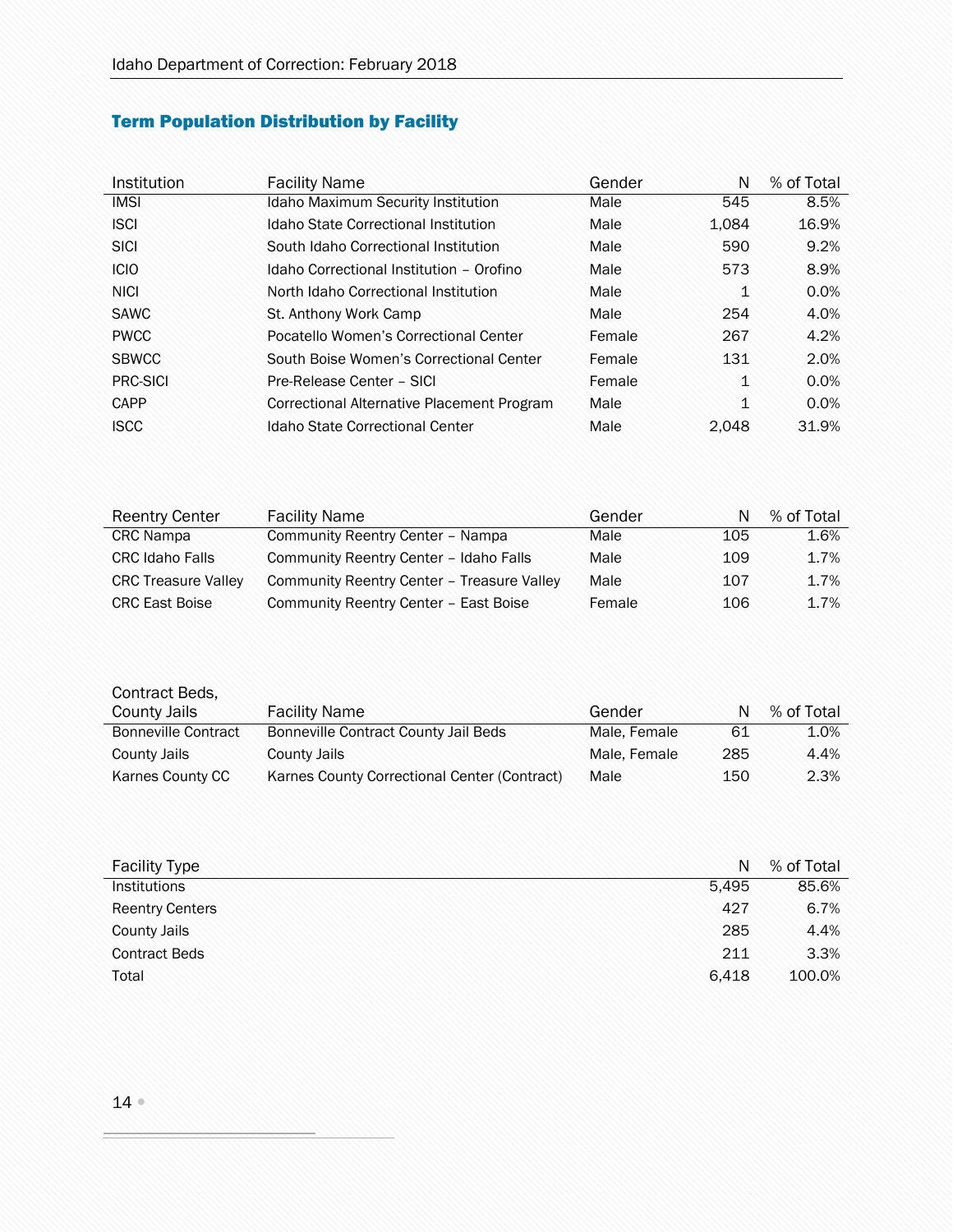| Institution  | <b>Facility Name</b>                       | Gender | N        | % of Total |
|--------------|--------------------------------------------|--------|----------|------------|
| <b>IMSI</b>  | <b>Idaho Maximum Security Institution</b>  | Male   | 2        | 0.1%       |
| <b>ISCI</b>  | Idaho State Correctional Institution       | Male   | 162      | 11.7%      |
| <b>SICI</b>  | South Idaho Correctional Institution       | Male   | 0        | 0.0%       |
| <b>ICIO</b>  | Idaho Correctional Institution - Orofino   | Male   | 4        | 0.3%       |
| <b>NICI</b>  | North Idaho Correctional Institution       | Male   | 413      | 29.9%      |
| <b>SAWC</b>  | St. Anthony Work Camp                      | Male   | $\Omega$ | 0.0%       |
| <b>PWCC</b>  | Pocatello Women's Correctional Center      | Female | 37       | 2.7%       |
| <b>SBWCC</b> | South Boise Women's Correctional Center    | Female | 165      | 11.9%      |
| PRC-SICI     | Pre-Release Center - SICI                  | Female | 117      | 8.5%       |
| CAPP         | Correctional Alternative Placement Program | Male   | 334      | 24.2%      |
| <b>ISCC</b>  | Idaho State Correctional Center            | Male   | 1        | 0.1%       |

## <span id="page-14-0"></span>Rider Population Distribution by Facility

í,

| <b>Reentry Center</b>      | <b>Facility Name</b>                       | Gender | N | % of Total |
|----------------------------|--------------------------------------------|--------|---|------------|
| <b>CRC</b> Nampa           | Community Reentry Center - Nampa           | Male   |   | $0.0\%$    |
| <b>CRC Idaho Falls</b>     | Community Reentry Center - Idaho Falls     | Male   | 0 | 0.0%       |
| <b>CRC Treasure Valley</b> | Community Reentry Center - Treasure Valley | Male   | O | 0.0%       |
| <b>CRC East Boise</b>      | Community Reentry Center - East Boise      | Female | 0 | $0.0\%$    |

| Contract Beds,             |                                              |              |     |            |
|----------------------------|----------------------------------------------|--------------|-----|------------|
| <b>County Jails</b>        | <b>Facility Name</b>                         | Gender       | N   | % of Total |
| <b>Bonneville Contract</b> | Bonneville Contract County Jail Beds         | Male, Female | 16  | 1.2%       |
| <b>County Jails</b>        | County Jails                                 | Male, Female | 130 | 9.4%       |
| Karnes County CC           | Karnes County Correctional Center (Contract) | Male         |     | $0.0\%$    |

| <b>Facility Type</b>   | N     | % of Total |
|------------------------|-------|------------|
| <b>Institutions</b>    | 1.235 | 89.4%      |
| <b>Reentry Centers</b> | 0     | 0.0%       |
| <b>County Jails</b>    | 130   | 9.4%       |
| <b>Contract Beds</b>   | 16    | 1.2%       |
| Total                  | 1,381 | 100.0%     |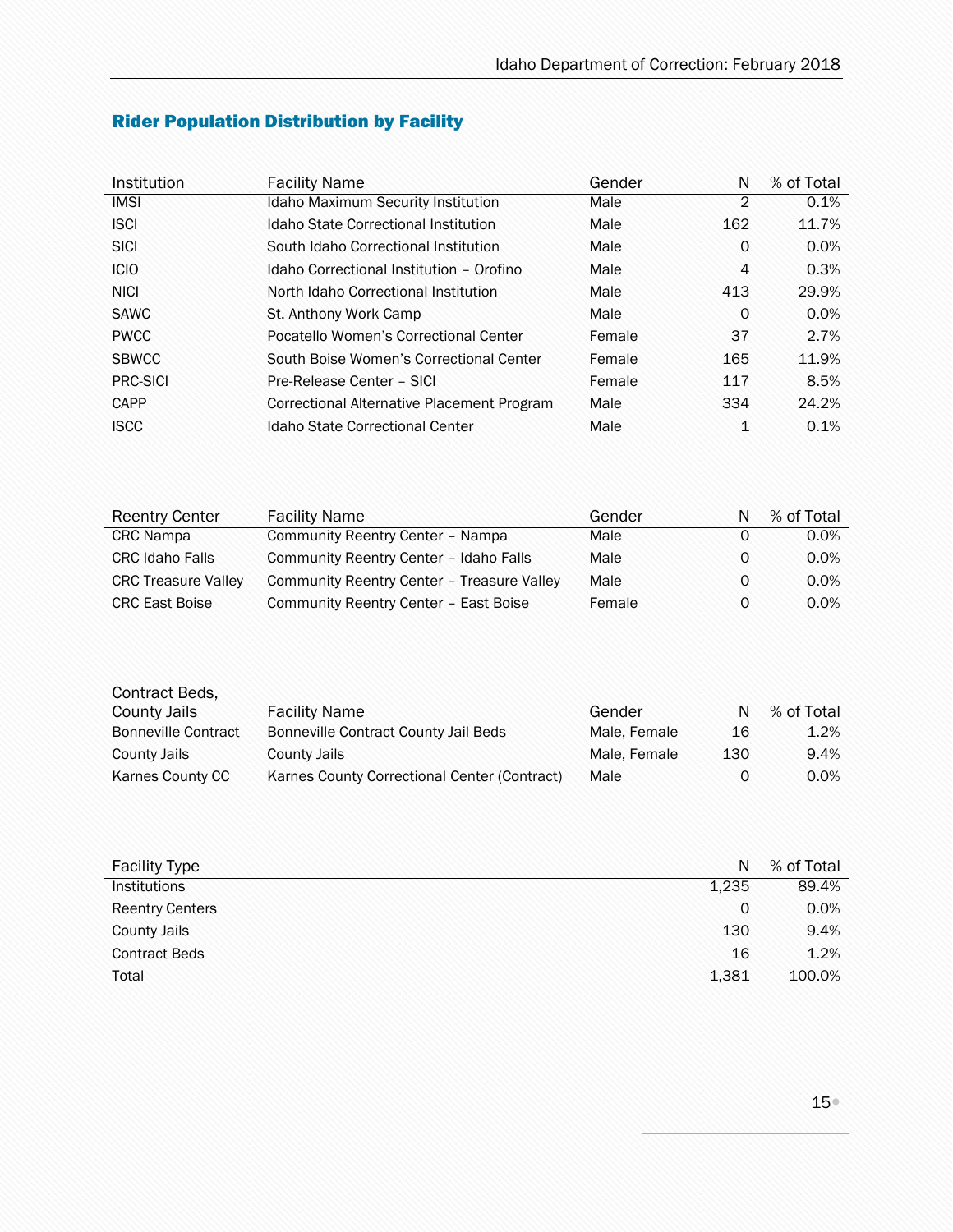### <span id="page-15-0"></span>Parole Violator Population Distribution by Facility

| Institution  | <b>Facility Name</b>                       | Gender | N              | % of Total |
|--------------|--------------------------------------------|--------|----------------|------------|
| <b>IMSI</b>  | Idaho Maximum Security Institution         | Male   | 8              | 1.2%       |
| <b>ISCI</b>  | Idaho State Correctional Institution       | Male   | 178            | 27.1%      |
| <b>SICI</b>  | South Idaho Correctional Institution       | Male   | 0              | 0.0%       |
| <b>ICIO</b>  | Idaho Correctional Institution - Orofino   | Male   | 5              | 0.8%       |
| <b>NICI</b>  | North Idaho Correctional Institution       | Male   | $\Omega$       | 0.0%       |
| <b>SAWC</b>  | St. Anthony Work Camp                      | Male   | $\overline{2}$ | 0.3%       |
| <b>PWCC</b>  | Pocatello Women's Correctional Center      | Female | 40             | 6.1%       |
| <b>SBWCC</b> | South Boise Women's Correctional Center    | Female | $\circ$        | 0.0%       |
| PRC-SICI     | Pre-Release Center - SICI                  | Female | 0              | 0.0%       |
| CAPP         | Correctional Alternative Placement Program | Male   | 85             | 12.9%      |
| <b>ISCC</b>  | Idaho State Correctional Center            | Male   | 111            | 16.9%      |

| <b>Reentry Center</b>      | <b>Facility Name</b>                       | Gender | N | % of Total |
|----------------------------|--------------------------------------------|--------|---|------------|
| <b>CRC</b> Nampa           | Community Reentry Center - Nampa           | Male   | 3 | 0.5%       |
| <b>CRC Idaho Falls</b>     | Community Reentry Center - Idaho Falls     | Male   | 2 | 0.3%       |
| <b>CRC Treasure Valley</b> | Community Reentry Center - Treasure Valley | Male   | 0 | $0.0\%$    |
| <b>CRC East Boise</b>      | Community Reentry Center - East Boise      | Female |   | 0.2%       |

| Contract Beds,             |                                              |              |     |            |
|----------------------------|----------------------------------------------|--------------|-----|------------|
| <b>County Jails</b>        | <b>Facility Name</b>                         | Gender       | N   | % of Total |
| <b>Bonneville Contract</b> | Bonneville Contract County Jail Beds         | Male, Female | 32  | 4.9%       |
| County Jails               | County Jails                                 | Male, Female | 190 | 28.9%      |
| Karnes County CC           | Karnes County Correctional Center (Contract) | Male         |     | $0.0\%$    |

| <b>Facility Type</b>   | N   | % of Total |
|------------------------|-----|------------|
| <b>Institutions</b>    | 429 | 65.3%      |
| <b>Reentry Centers</b> | 6   | 0.9%       |
| <b>County Jails</b>    | 190 | 28.9%      |
| <b>Contract Beds</b>   | 32  | 4.9%       |
| Total                  | 657 | 100.0%     |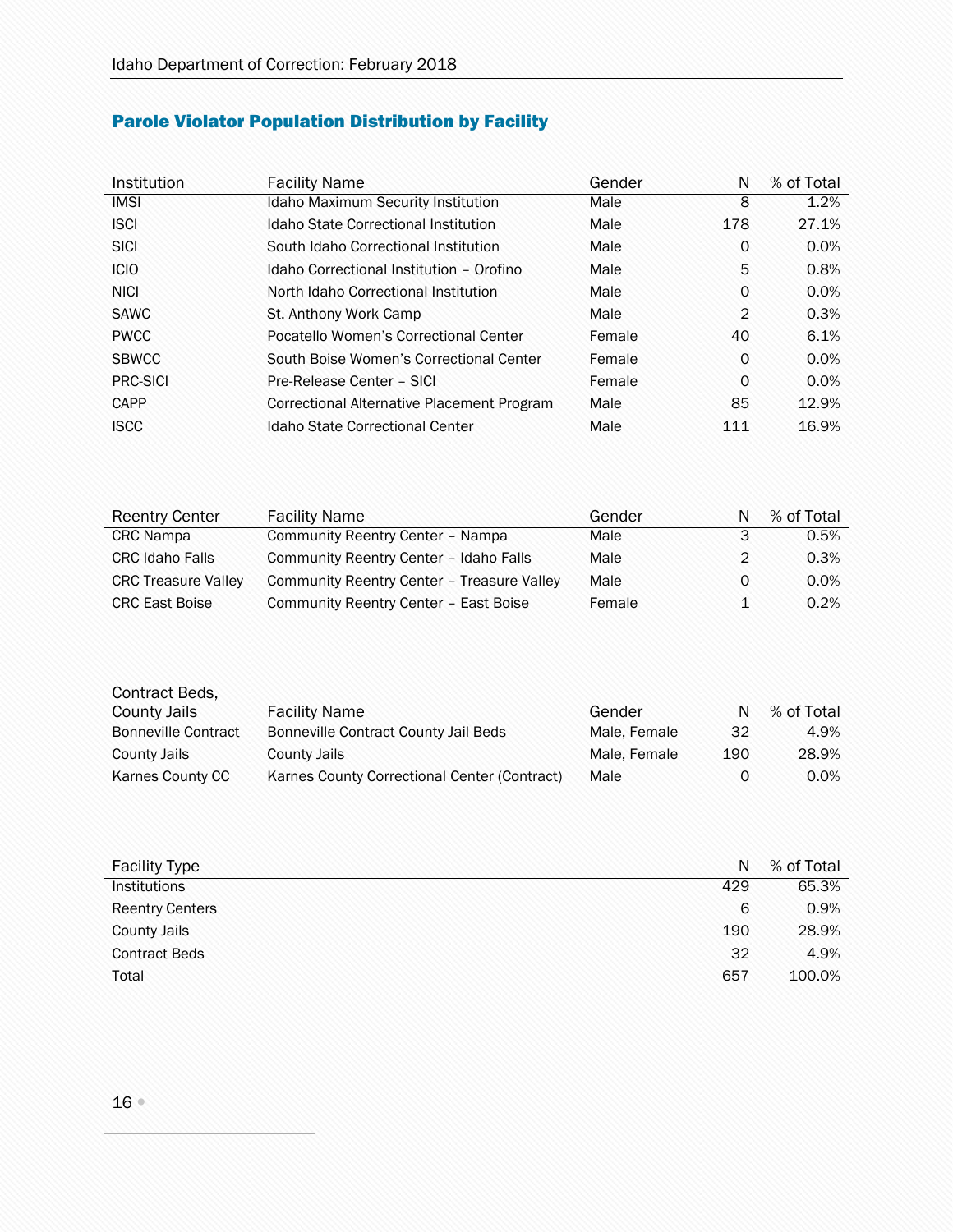## <span id="page-16-0"></span>1.4 Incarcerated Population Distribution by Demographics

| Age Range | Female | % of Female | Male  | % of Male | Total | % of Total |
|-----------|--------|-------------|-------|-----------|-------|------------|
| Under 18  | 0      | 0.0%        | 0     | 0.0%      | 0     | 0.0%       |
| 18-24     | 110    | 10.4%       | 846   | 11.4%     | 956   | 11.3%      |
| 25-34     | 465    | 43.9%       | 2.518 | 34.0%     | 2.983 | 35.3%      |
| 35-44     | 289    | 27.3%       | 1,963 | 26.5%     | 2.252 | 26.6%      |
| 45-54     | 140    | 13.2%       | 1.225 | 16.6%     | 1.365 | 16.1%      |
| 55-64     | 47     | 4.4%        | 623   | 8.4%      | 670   | 7.9%       |
| $64+$     | 9      | 0.8%        | 221   | 3.0%      | 230   | 2.7%       |
| Total     | 1,060  | 100.0%      | 7,396 | 100.0%    | 8.456 | 100.0%     |

### <span id="page-16-1"></span>Overall Incarcerated Population Distribution by Demographics



| Gender |       | % of Total |
|--------|-------|------------|
| Female | 1.060 | 12.5%      |
| Male   | 7,396 | 87.5%      |
| Total  | 8.456 | 100.0%     |
|        |       |            |

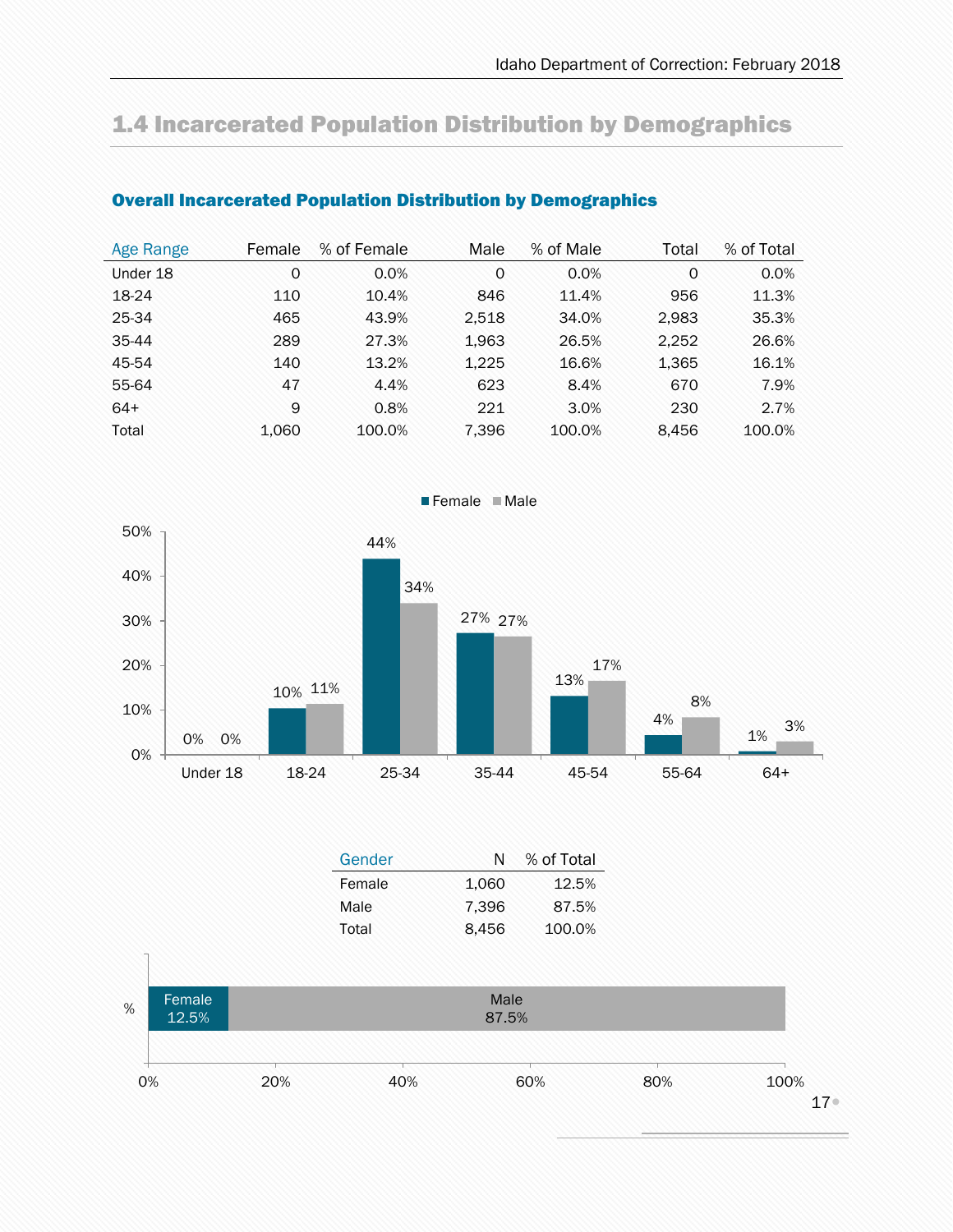| <b>Ethnicity</b>                 | Female | % of Female | Male  | % of Male | Total | % of Total |
|----------------------------------|--------|-------------|-------|-----------|-------|------------|
| Asian                            | 3      | 0.3%        | 35    | 0.5%      | 38    | 0.4%       |
| <b>Black or African American</b> | 14     | 1.3%        | 222   | 3.0%      | 236   | 2.8%       |
| Hispanic or Latino               | 117    | 11.0%       | 1,201 | 16.2%     | 1,318 | 15.6%      |
| Indian                           | 55     | 5.2%        | 269   | 3.6%      | 324   | 3.8%       |
| Other                            | 16     | 1.5%        | 78    | 1.1%      | 94    | 1.1%       |
| <b>Unknown</b>                   | 41     | 3.9%        | 121   | 1.6%      | 162   | 1.9%       |
| White                            | 814    | 76.8%       | 5.470 | 74.0%     | 6.284 | 74.3%      |
| Total                            | 1,060  | 100.0%      | 7.396 | 100.0%    | 8.456 | 100.0%     |

### <span id="page-17-0"></span>Term Population Distribution by Demographics

| Age Range | Female | % of Female | Male  | % of Male | Total | % of Total |
|-----------|--------|-------------|-------|-----------|-------|------------|
| Under 18  | 0      | 0.0%        | 0     | 0.0%      | 0     | 0.0%       |
| 18-24     | 42     | 6.9%        | 581   | 10.0%     | 623   | 9.7%       |
| 25-34     | 255    | 41.8%       | 1,881 | 32.4%     | 2.136 | 33.3%      |
| 35-44     | 172    | 28.2%       | 1,561 | 26.9%     | 1,733 | 27.0%      |
| 45-54     | 92     | 15.1%       | 1,018 | 17.5%     | 1,110 | 17.3%      |
| 55-64     | 40     | 6.6%        | 554   | 9.5%      | 594   | 9.3%       |
| $64+$     | 9      | 1.5%        | 213   | 3.7%      | 222   | 3.5%       |
| Total     | 610    | 100.0%      | 5,808 | 100.0%    | 6.418 | 100.0%     |



Female Male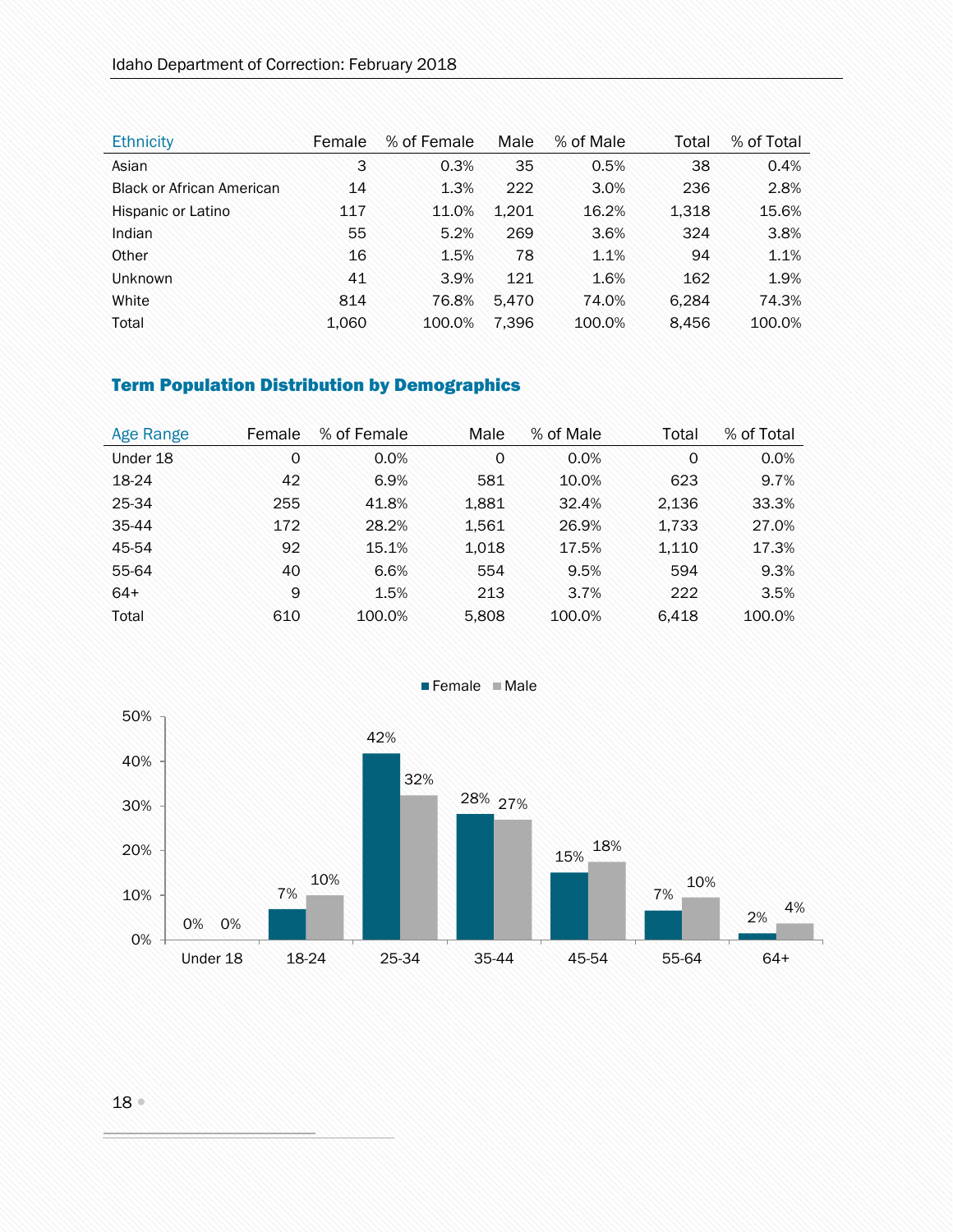| Gender | N     | % of Total |
|--------|-------|------------|
| Female | 610   | 9.5%       |
| Male   | 5,808 | 90.5%      |
| Total  | 6,418 | 100.0%     |



| <b>Ethnicity</b>                 | Female | % of Female | Male  | % of Male | Total | % of Total |
|----------------------------------|--------|-------------|-------|-----------|-------|------------|
| Asian                            | 2      | 0.3%        | 31    | 0.5%      | 33    | 0.5%       |
| <b>Black or African American</b> |        | 1.1%        | 178   | 3.1%      | 185   | 2.9%       |
| Hispanic or Latino               | 74     | 12.1%       | 1,003 | 17.3%     | 1,077 | 16.8%      |
| Indian                           | 38     | 6.2%        | 199   | 3.4%      | 237   | 3.7%       |
| Other                            | 9      | 1.5%        | 56    | 1.0%      | 65    | 1.0%       |
| Unknown                          | 16     | 2.6%        | 80    | 1.4%      | 96    | 1.5%       |
| White                            | 464    | 76.1%       | 4.261 | 73.4%     | 4.725 | 73.6%      |
| Total                            | 610    | 100.0%      | 5.808 | 100.0%    | 6.418 | 100.0%     |

### <span id="page-18-0"></span>Rider Population Distribution by Demographics

| <b>Age Range</b> | Female   | % of Female | Male        | % of Male | Total | % of Total |
|------------------|----------|-------------|-------------|-----------|-------|------------|
| Under 18         | 0        | 0.0%        | $\mathbf 0$ | 0.0%      | 0     | 0.0%       |
| 18-24            | 63       | 17.5%       | 239         | 23.4%     | 302   | 21.9%      |
| 25-34            | 170      | 47.2%       | 401         | 39.3%     | 571   | 41.3%      |
| 35-44            | 85       | 23.6%       | 220         | 21.5%     | 305   | 22.1%      |
| 45-54            | 36       | 10.0%       | 126         | 12.3%     | 162   | 11.7%      |
| 55-64            | 6        | 1.7%        | 32          | 3.1%      | 38    | 2.8%       |
| $64+$            | $\Omega$ | 0.0%        | 3           | 0.3%      | 3     | 0.2%       |
| Total            | 360      | 100.0%      | 1.021       | 100.0%    | 1,381 | 100.0%     |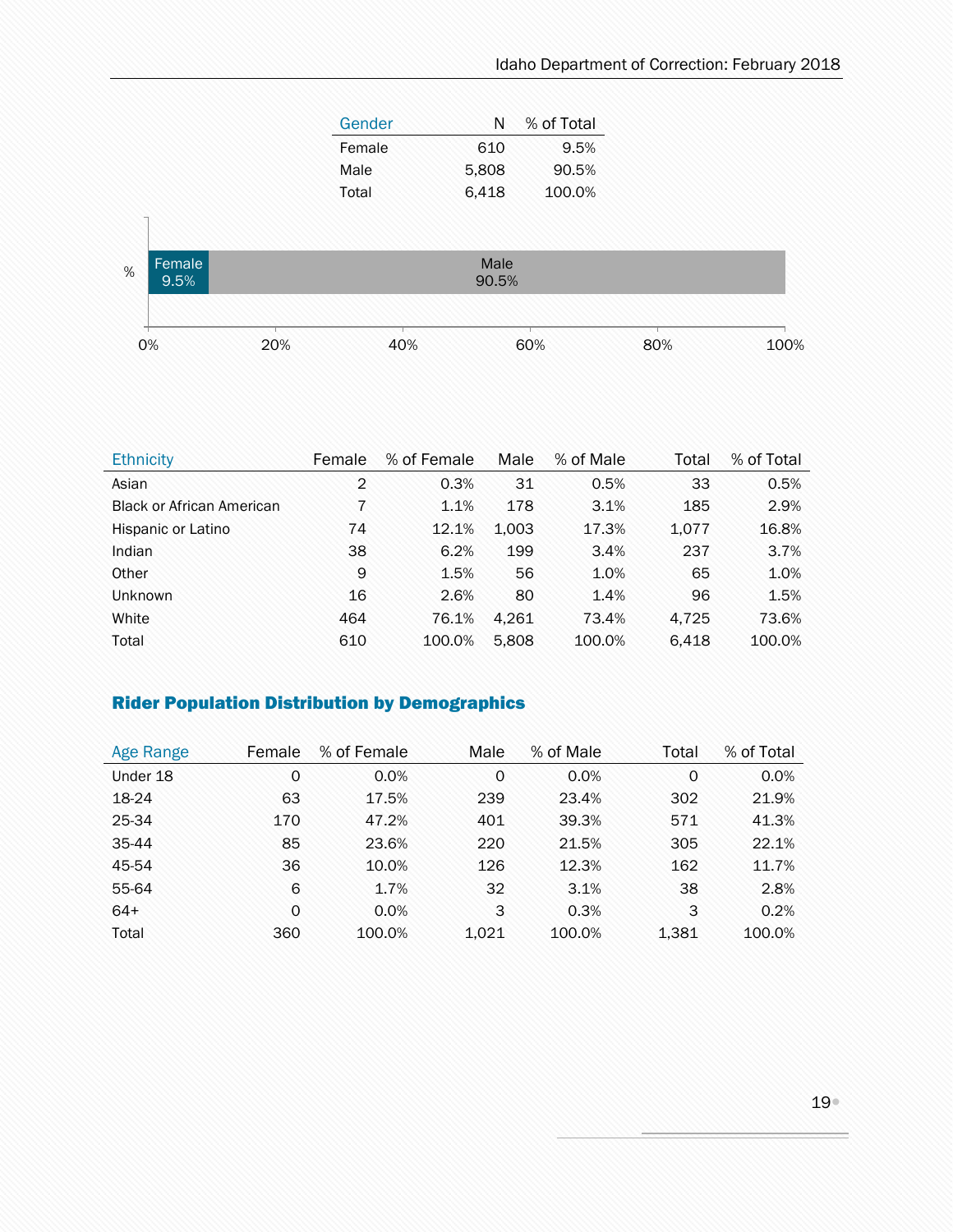

| <b>Ethnicity</b>                 | Female         | % of Female | Male  | % of Male | Total | % of Total |
|----------------------------------|----------------|-------------|-------|-----------|-------|------------|
| Asian                            | $\mathbf 1$    | 0.3%        | 3     | 0.3%      | 4     | 0.3%       |
| <b>Black or African American</b> | 5              | 1.4%        | 28    | 2.7%      | 33    | 2.4%       |
| Hispanic or Latino               | 33             | 9.2%        | 124   | 12.1%     | 157   | 11.4%      |
| Indian                           | 14             | 3.9%        | 50    | 4.9%      | 64    | 4.6%       |
| Other                            | $\overline{7}$ | 1.9%        | 11    | 1.1%      | 18    | 1.3%       |
| <b>Unknown</b>                   | 24             | 6.7%        | 39    | 3.8%      | 63    | 4.6%       |
| White                            | 276            | 76.7%       | 766   | 75.0%     | 1,042 | 75.5%      |
| Total                            | 360            | 100.0%      | 1.021 | 100.0%    | 1,381 | 100.0%     |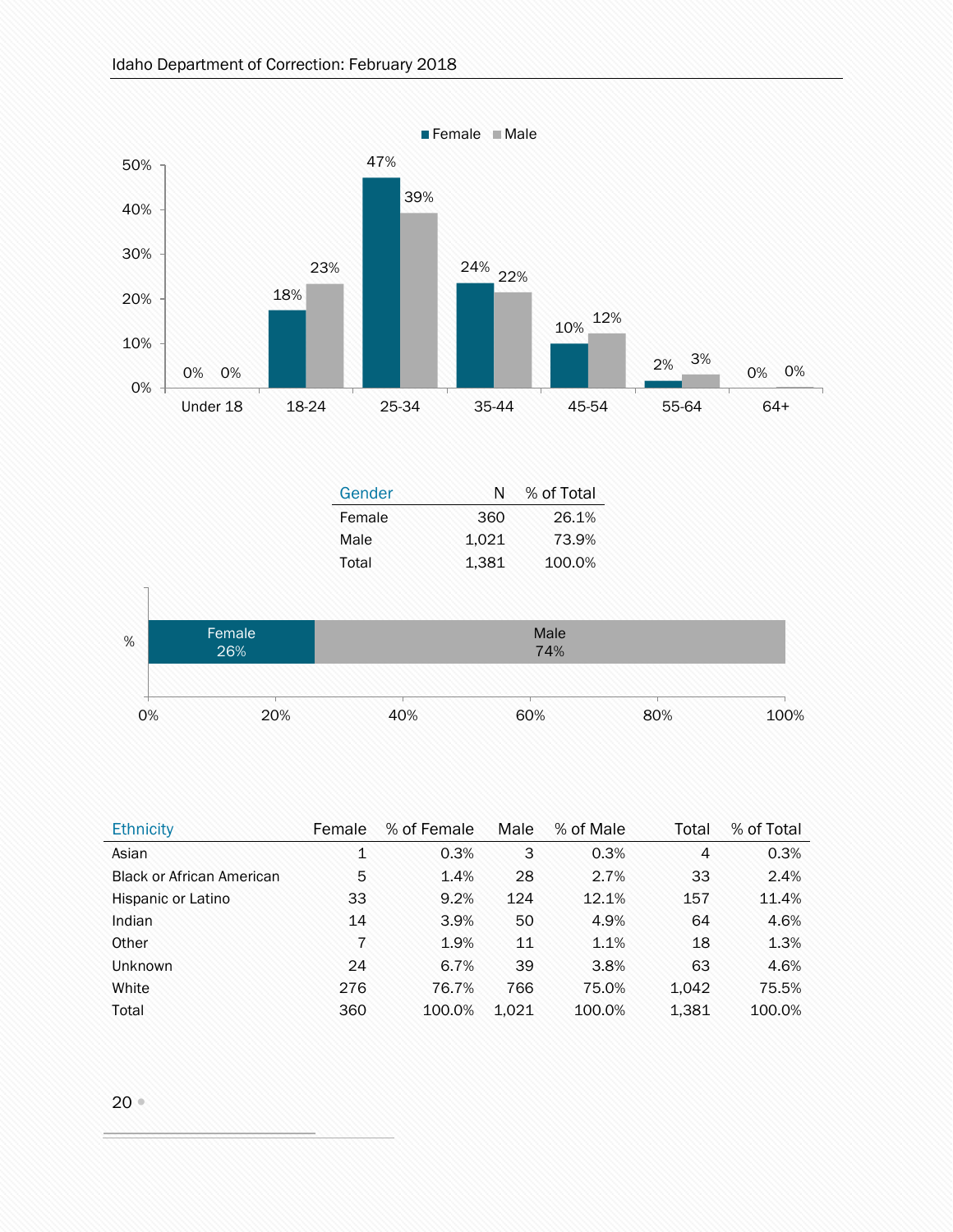| Age Range | Female       | % of Female | Male        | % of Male | Total | % of Total |
|-----------|--------------|-------------|-------------|-----------|-------|------------|
| Under 18  | 0            | 0.0%        | $\mathbf 0$ | 0.0%      | 0     | 0.0%       |
| 18-24     | 5            | 5.6%        | 26          | 4.6%      | 31    | 4.7%       |
| 25-34     | 40           | 44.4%       | 236         | 41.6%     | 276   | 42.0%      |
| 35-44     | 32           | 35.6%       | 182         | 32.1%     | 214   | 32.6%      |
| 45-54     | 12           | 13.3%       | 81          | 14.3%     | 93    | 14.2%      |
| 55-64     | $\mathbf{1}$ | 1.1%        | 37          | 6.5%      | 38    | 5.8%       |
| $64+$     | $\circ$      | 0.0%        | 5           | 0.9%      | 5     | 0.8%       |
| Total     | 90           | 100.0%      | 567         | 100.0%    | 657   | 100.0%     |

### <span id="page-20-0"></span>Parole Violator Population Distribution by Demographics



| Gender |     | % of Total |
|--------|-----|------------|
| Female | 90. | 13.7%      |
| Male   | 567 | 86.3%      |
| Total  | 657 | 100.0%     |

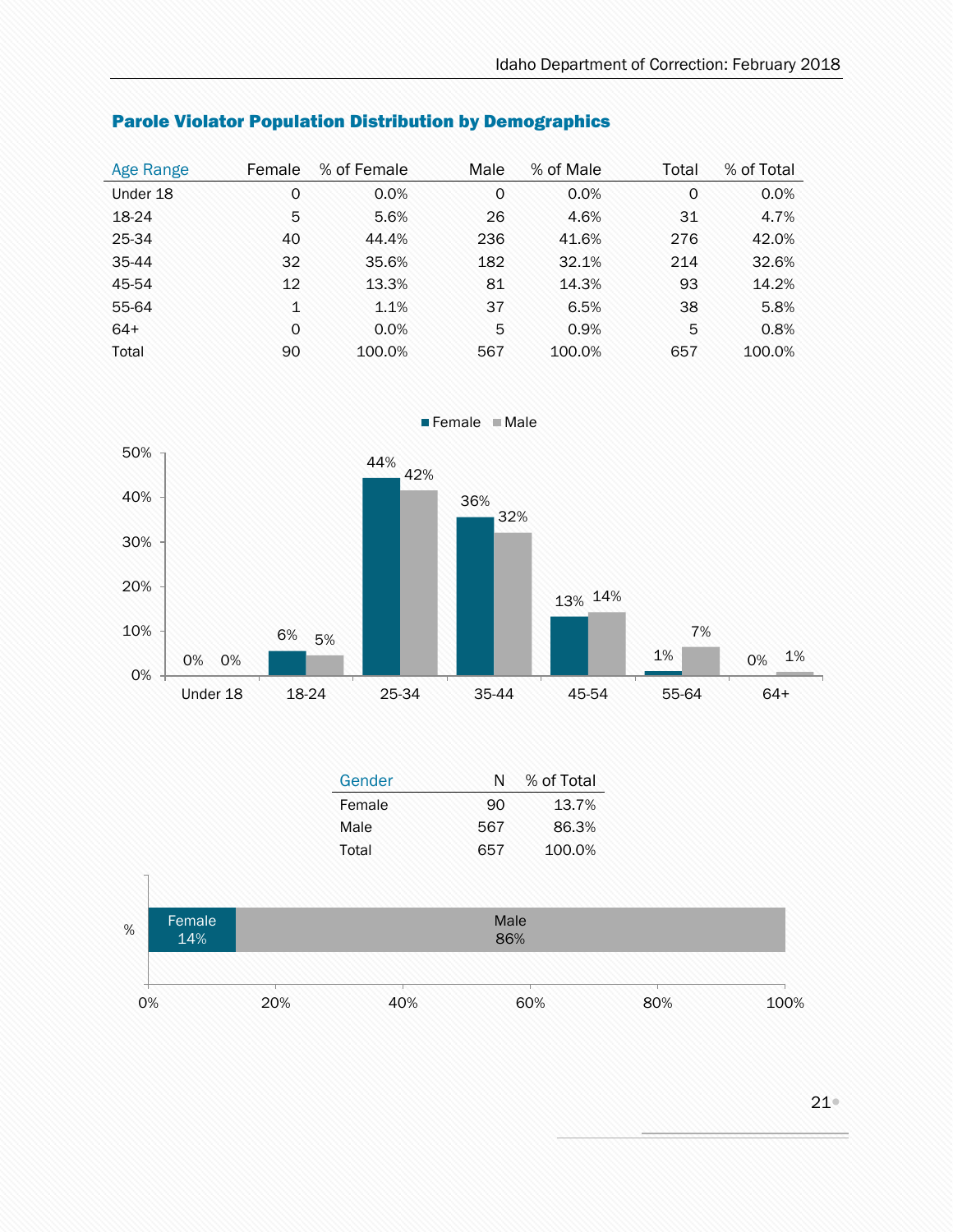| <b>Ethnicity</b>                 | Female         | % of Female | Male          | % of Male | Total | % of Total |
|----------------------------------|----------------|-------------|---------------|-----------|-------|------------|
| Asian                            | 0              | 0.0%        | 1             | 0.2%      | 1     | 0.2%       |
| <b>Black or African American</b> | $\overline{2}$ | 2.2%        | 16            | 2.8%      | 18    | 2.7%       |
| Hispanic or Latino               | 10             | 11.1%       | 74            | 13.1%     | 84    | 12.8%      |
| Indian                           | 3              | 3.3%        | 20            | 3.5%      | 23    | 3.5%       |
| Other                            | $\Omega$       | 0.0%        | 11            | 1.9%      | 11    | 1.7%       |
| <b>Unknown</b>                   | $\mathbf{1}$   | 1.1%        | $\mathcal{P}$ | 0.4%      | 3     | 0.5%       |
| White                            | 74             | 82.2%       | 443           | 78.1%     | 517   | 78.7%      |
| Total                            | 90             | 100.0%      | 567           | 100.0%    | 657   | 100.0%     |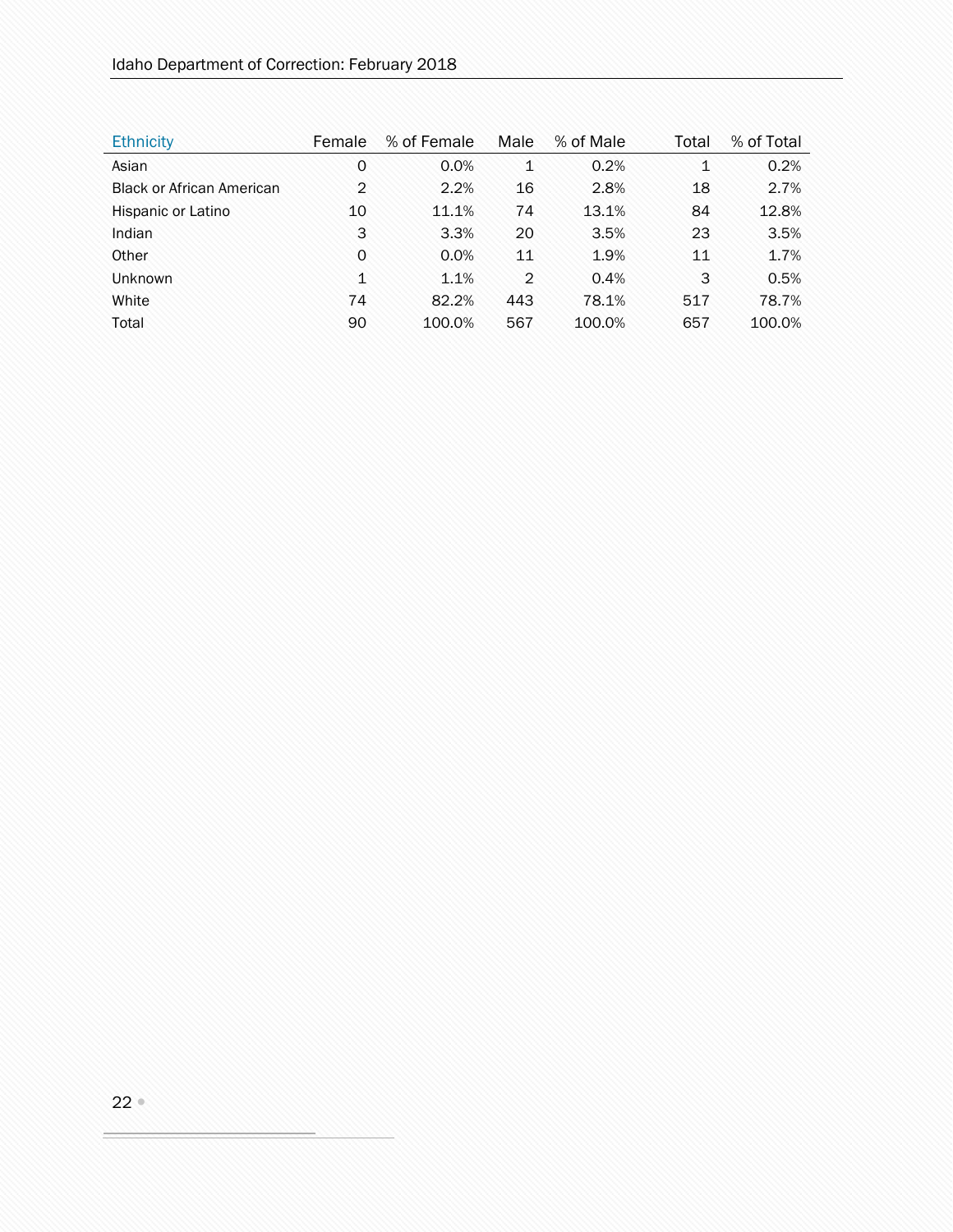# <span id="page-22-0"></span>Section II: Community Correction **Overview**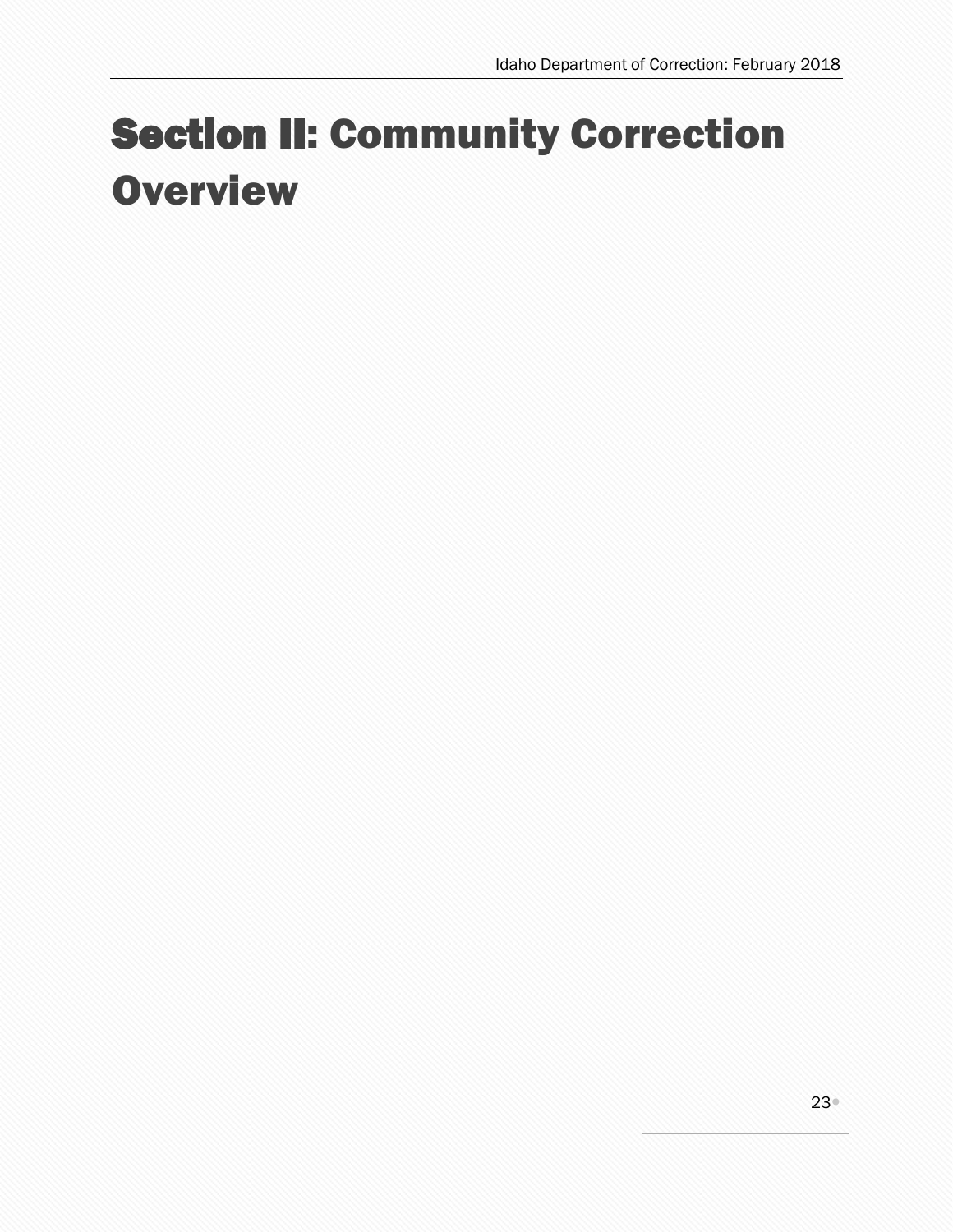## <span id="page-23-0"></span>2.1 Community Correction Population Trend

### <span id="page-23-1"></span>Overall Community Correction Population Distribution by Legal Status



### <span id="page-23-2"></span>Overall Community Correction Population Trend

The overall community correction population increased 4.6 percent compared to twelve months ago.



| $Feb-17$ | Mar | Apr   | May           | Jun | Jul | Aug    | Sep    | Oct  | Nov      | Dec     | Jan | Feb-18 |
|----------|-----|-------|---------------|-----|-----|--------|--------|------|----------|---------|-----|--------|
|          |     | Month |               |     |     |        | N      |      | % Change |         |     |        |
|          |     |       | February 2017 |     |     |        | 16,949 |      |          |         |     |        |
|          |     | Mar   |               |     |     |        | 16,996 |      |          | 0.3%    |     |        |
|          |     | Apr   |               |     |     |        | 17,116 |      | 0.7%     |         |     |        |
|          | May |       |               |     |     | 17,201 | 0.5%   |      |          |         |     |        |
|          |     | Jun   |               |     |     |        | 17,207 | 0.0% |          |         |     |        |
|          |     | Jul   |               |     |     |        | 17,337 |      |          | 0.8%    |     |        |
|          |     | Aug   |               |     |     |        | 17,366 |      |          | 0.2%    |     |        |
|          |     | Sep   |               |     |     |        | 17,385 | 0.1% |          |         |     |        |
|          |     | Oct   |               |     |     |        | 17,411 |      |          | 0.1%    |     |        |
|          |     | Nov   |               |     |     |        | 17,604 |      |          | 1.1%    |     |        |
|          |     |       | <b>Dec</b>    |     |     |        | 17,716 | 0.6% |          |         |     |        |
|          |     | Jan   |               |     |     |        | 17,688 |      |          | $-0.2%$ |     |        |
|          |     |       | February 2018 |     |     |        | 17,734 |      |          | 0.3%    |     |        |

Note: The community correction population counts include probationers and parolees supervised in Idaho's seven districts, including those on Interstate Compact to Idaho, those managed in the Limited Supervision Unit, and those on Interstate Compact from Idaho managed in other states.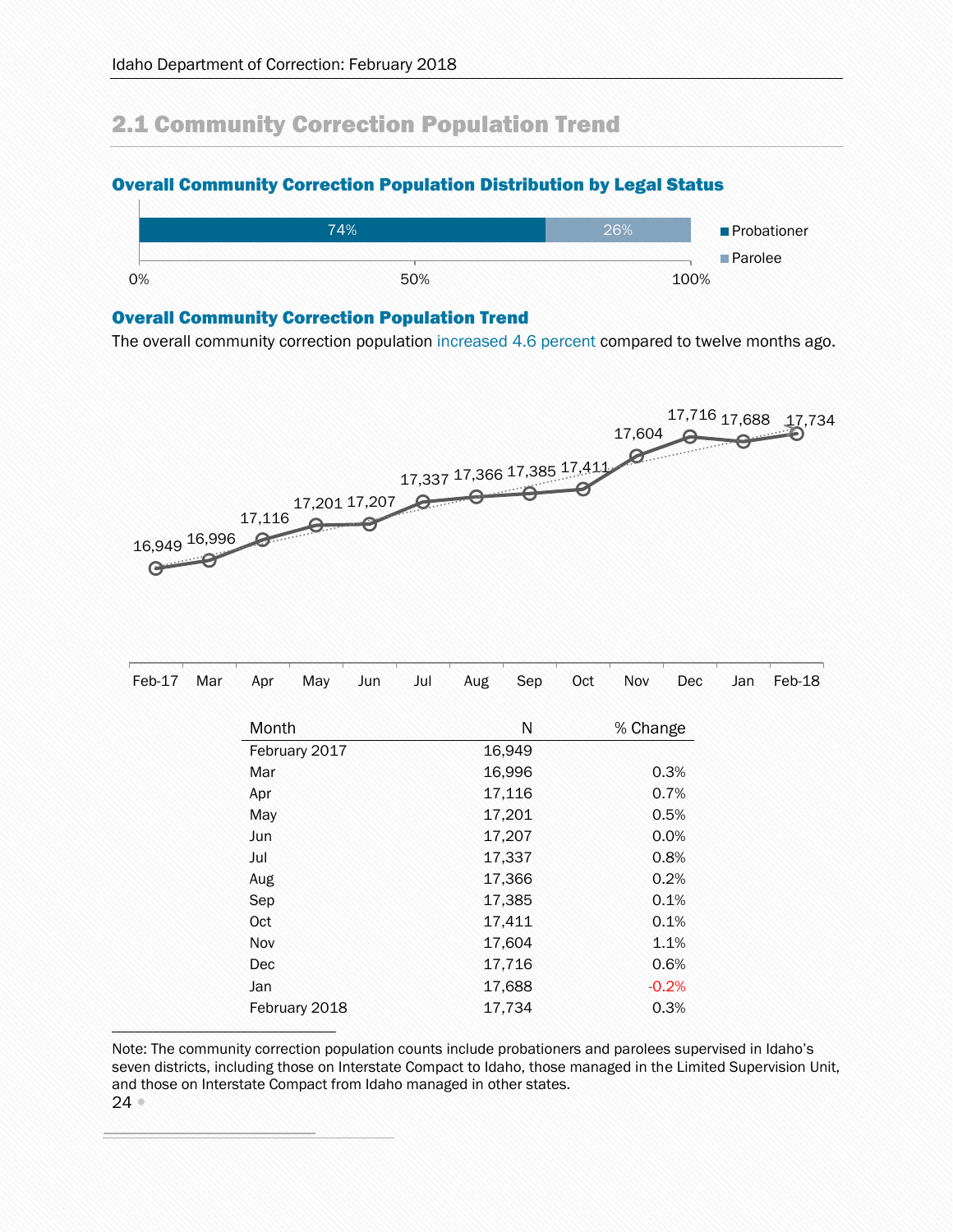### <span id="page-24-0"></span>Parole Population Trend

ì

The parole population increased 0.6 percent compared to twelve months ago.



|  |  |  |  |  |  | <u>POSTO O NECONO NO STANO NA STANO NA STANO NA STANO NA STANO NA STANO NA STANO NA STANO NA STANO NA STANO NA ST</u> |
|--|--|--|--|--|--|-----------------------------------------------------------------------------------------------------------------------|
|  |  |  |  |  |  | Feb-17 Mar Apr May Jun Jul Aug Sep Oct Nov Dec Jan Feb-18                                                             |

| Month         | N     | % Change |
|---------------|-------|----------|
| February 2017 | 4,646 |          |
| Mar           | 4,617 | $-0.6%$  |
| Apr           | 4,633 | 0.3%     |
| May           | 4,649 | 0.3%     |
| Jun           | 4,670 | 0.5%     |
| Jul           | 4,656 | $-0.3%$  |
| Aug           | 4,638 | $-0.4%$  |
| Sep           | 4,639 | 0.0%     |
| Oct           | 4,636 | $-0.1%$  |
| Nov           | 4,693 | 1.2%     |
| Dec           | 4,719 | 0.6%     |
| Jan           | 4,649 | $-1.5%$  |
| February 2018 | 4.676 | 0.6%     |

Note: The community correction population counts include probationers and parolees supervised in Idaho's seven districts, including those on Interstate Compact to Idaho, those managed in the Limited Supervision Unit, and those on Interstate Compact from Idaho managed in other states.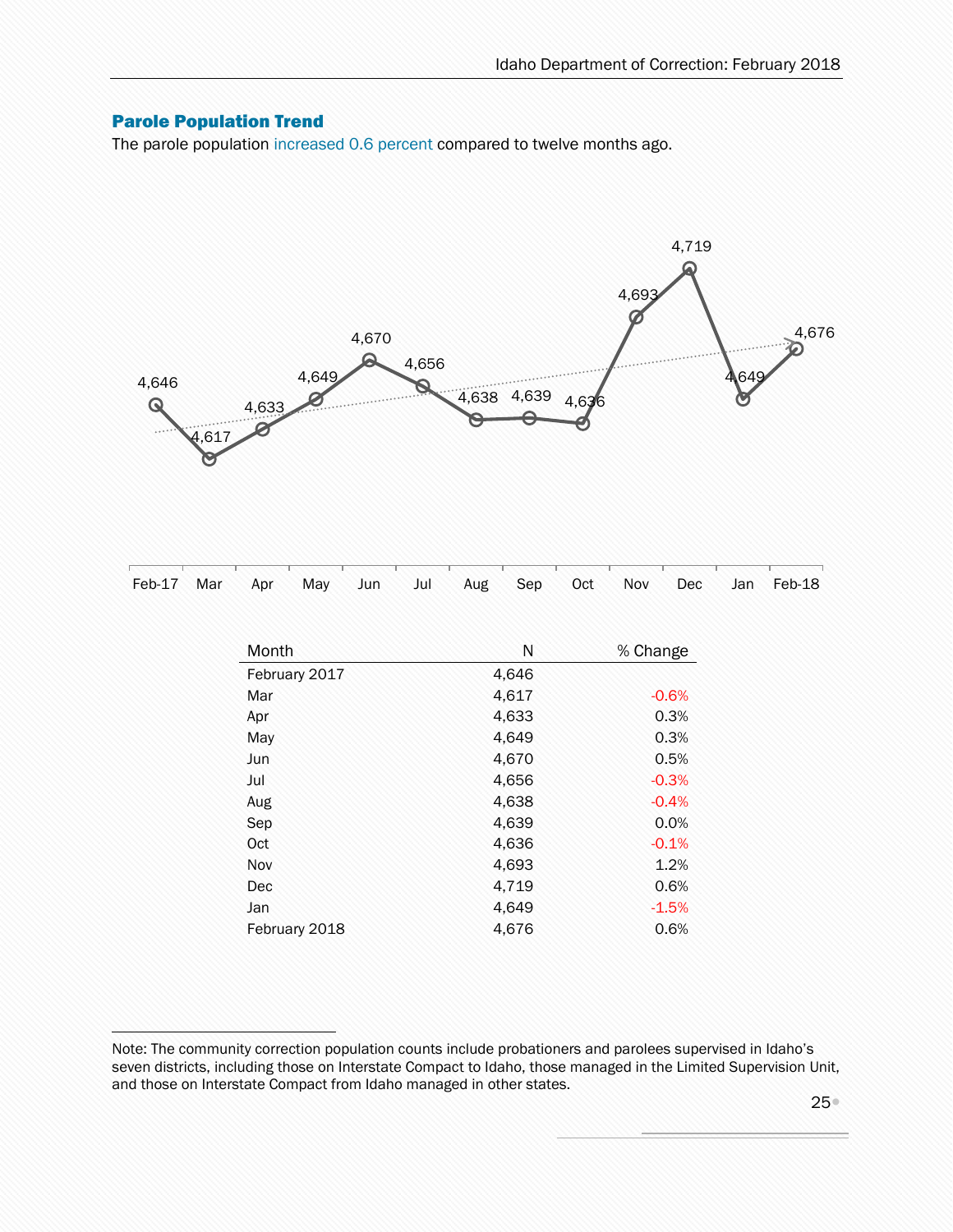### <span id="page-25-0"></span>Probation Population Trend

ì

The probation population increased 6.1 percent compared to twelve months ago.



|  |  |  |  |  |  | Feb-17 Mar Apr May Jun Jul Aug Sep Oct Nov Dec Jan Feb-18 |
|--|--|--|--|--|--|-----------------------------------------------------------|

| Month         | N      | % Change |
|---------------|--------|----------|
| February 2017 | 12,303 |          |
| Mar           | 12,379 | 0.6%     |
| Apr           | 12,483 | 0.8%     |
| May           | 12,552 | 0.6%     |
| Jun           | 12,537 | $-0.1%$  |
| Jul           | 12,681 | 1.1%     |
| Aug           | 12,728 | 0.4%     |
| Sep           | 12,746 | 0.1%     |
| Oct           | 12,775 | 0.2%     |
| Nov           | 12,911 | 1.1%     |
| Dec           | 12,997 | 0.7%     |
| Jan           | 13,039 | 0.3%     |
| February 2018 | 13,058 | 0.1%     |

<sup>26</sup> Note: The community correction population counts include probationers and parolees supervised in Idaho's seven districts, including those on Interstate Compact to Idaho, those managed in the Limited Supervision Unit, and those on Interstate Compact from Idaho managed in other states.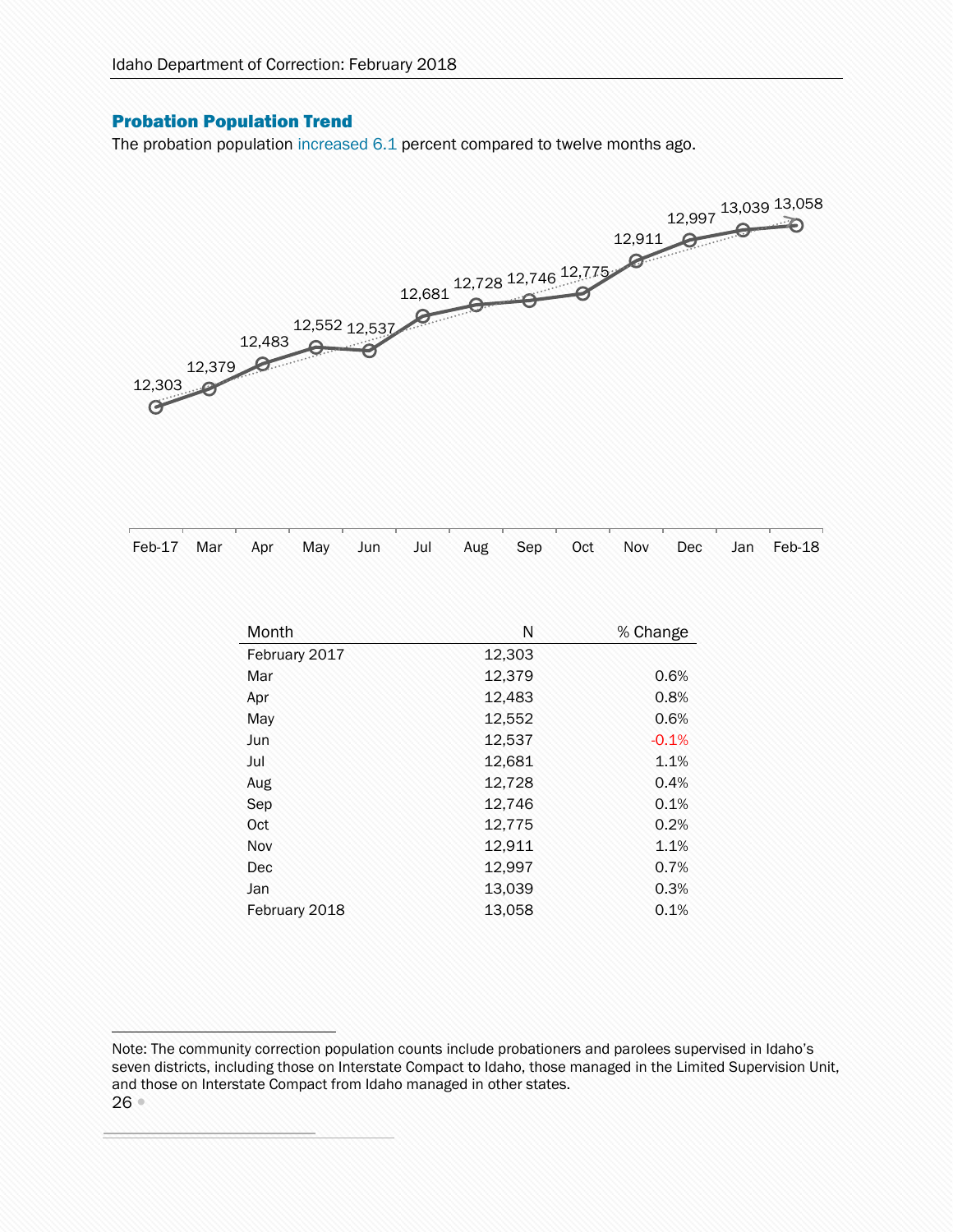## <span id="page-26-0"></span>2.2 Community Correction Population Distribution by Crime **Group**

### <span id="page-26-1"></span>Community Correction Population Counts by Crime Group and Legal Status

| <b>Crime Group</b> | Parole       | Probation | Total  |
|--------------------|--------------|-----------|--------|
| Murder & Man       | 145          | 58        | 203    |
| Sex                | 896          | 724       | 1,620  |
| Assault            | 1,167        | 2,301     | 3,468  |
| Property           | 1,087        | 3,493     | 4,580  |
| Alcohol            | 319          | 1.665     | 1,984  |
| Drug               | 1,061        | 4,649     | 5,710  |
| Pending*           | $\mathbf{1}$ | 168       | 169    |
| Total              | 4,676        | 13,058    | 17,734 |

\*Pending counts reflect the incarcerated offenders waiting to be adjudicated for a new crime or the data has not yet been updated in the data management system.



### <span id="page-26-2"></span>Overall Community Corrections Distribution by Crime Group

Note: The community correction population counts include probationers and parolees supervised in Idaho's seven districts, including those on Interstate Compact to Idaho, those managed in the Limited Supervision Unit, and those on Interstate Compact from Idaho managed in other states.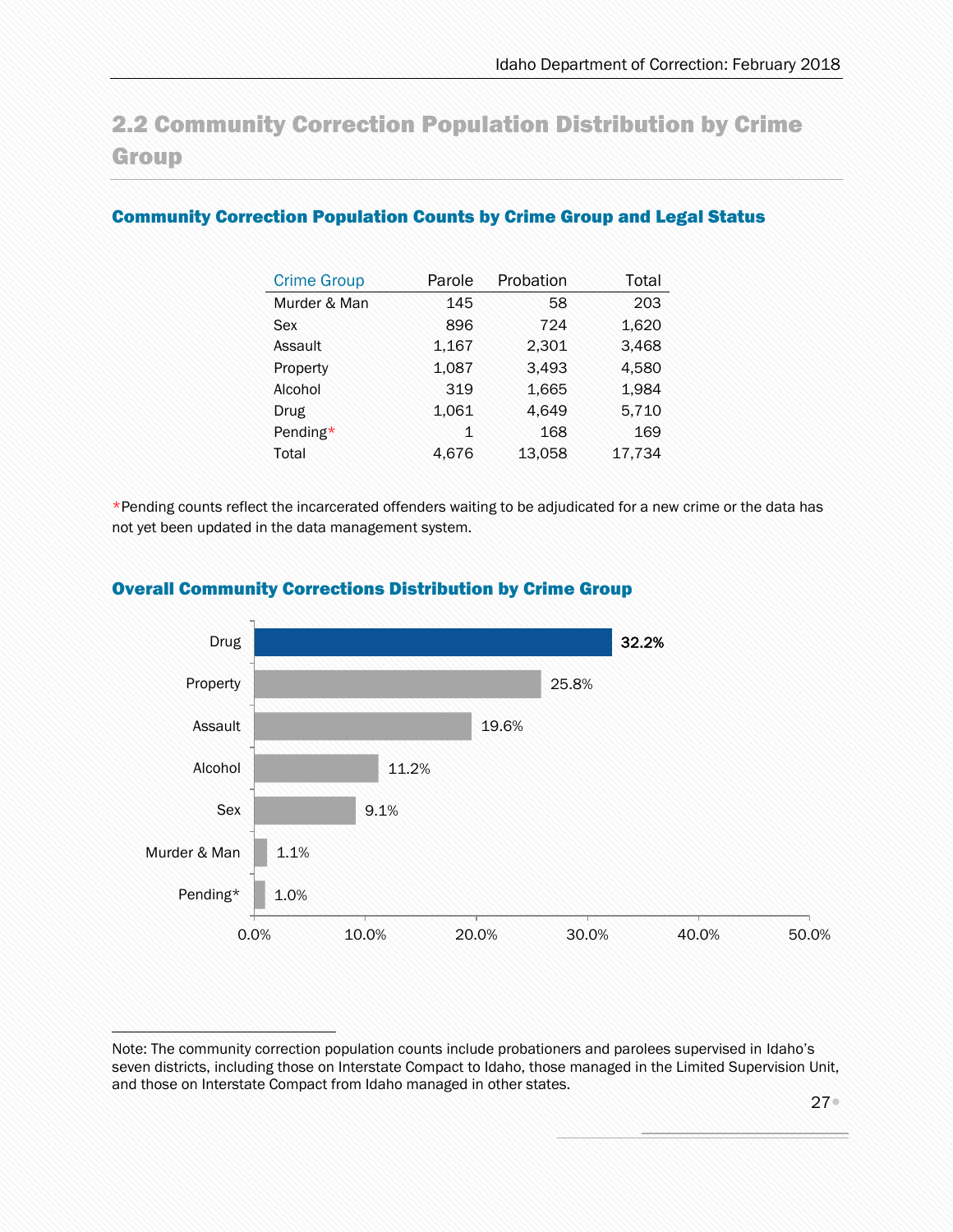

### <span id="page-27-0"></span>Parole Distribution by Crime Group

### <span id="page-27-1"></span>Probation Distribution by Crime Group



<sup>28</sup> Note: The community correction population counts include probationers and parolees supervised in Idaho's seven districts, including those on Interstate Compact to Idaho, those managed in the Limited Supervision Unit, and those on Interstate Compact from Idaho managed in other states.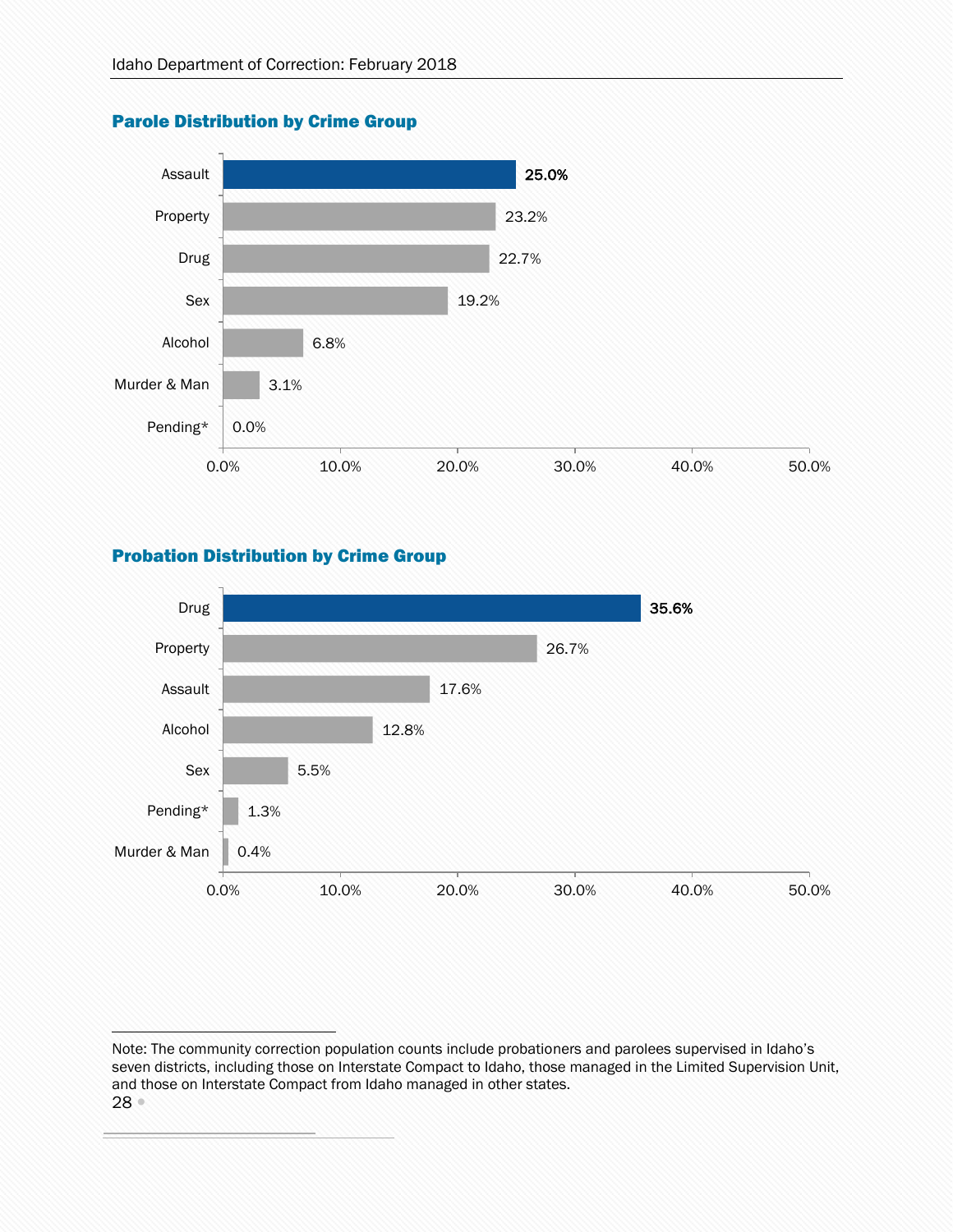## <span id="page-28-0"></span>2.3 Community Correction Population Distribution by District

### <span id="page-28-1"></span>Idaho Department of Correction District Map and Corresponding Counties

The map below displays the Idaho Department of Correction districts and corresponding counties.

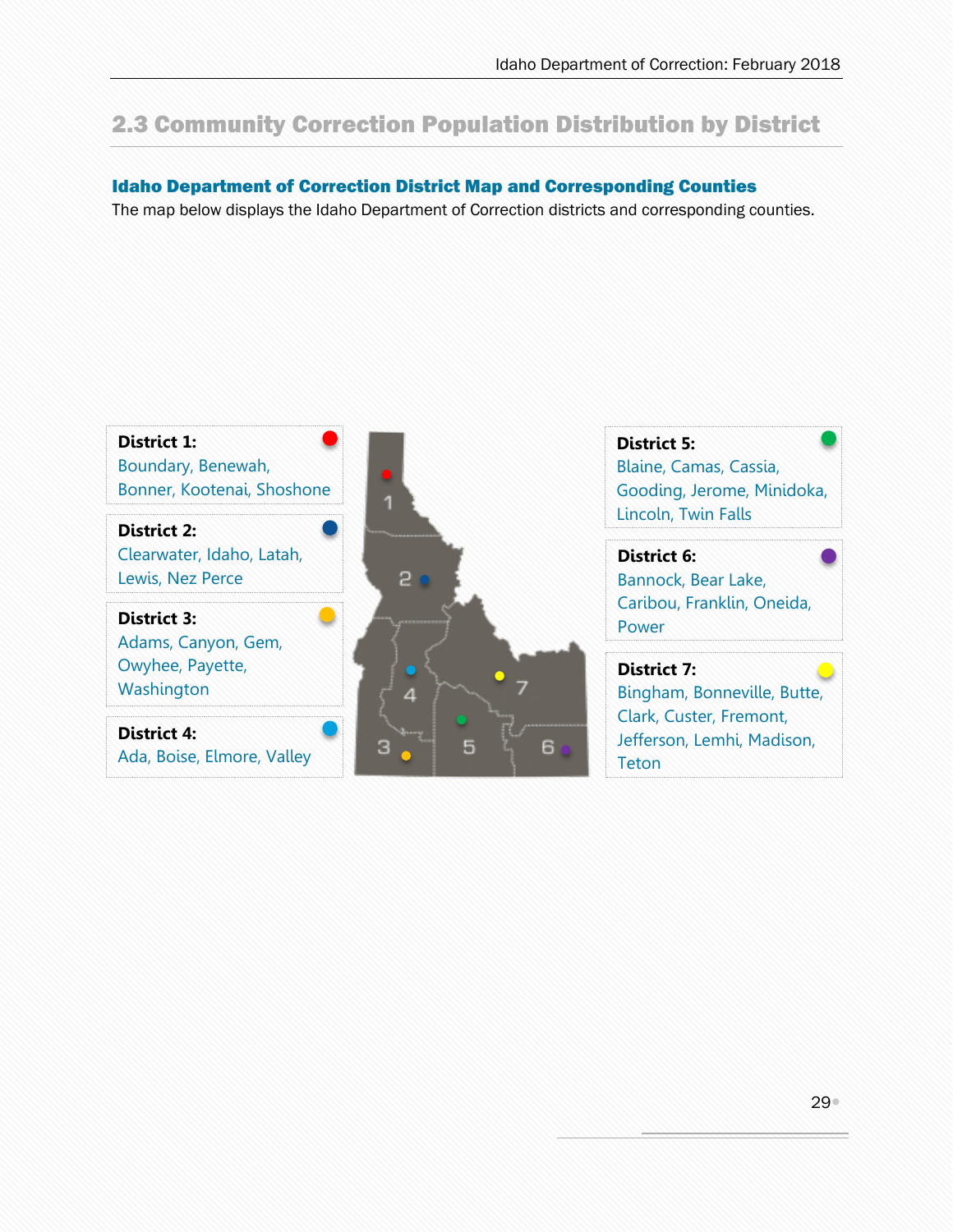### <span id="page-29-0"></span>Overall Community Correction Distribution by District

| <b>District</b>           | <b>Corresponding Counties</b>                                                           | N      | % of Total |
|---------------------------|-----------------------------------------------------------------------------------------|--------|------------|
| District 0: LSU           | <b>Limited Supervision Unit</b>                                                         | 1,954  | 11.0%      |
| District 1: Coeur d'Alene | Boundary, Benewah, Bonner, Kootenai, Shoshone                                           | 1,956  | 11.0%      |
| District 2: Lewiston      | Clearwater, Idaho, Latah, Lewis, Nez Perce                                              | 700    | 3.9%       |
| District 3: Caldwell      | Adams, Canyon, Gem, Owyhee, Payette, Washington                                         | 2.705  | 15.3%      |
| District 4: Boise         | Ada, Boise, Elmore, Valley                                                              | 4.092  | 23.1%      |
| District 5: Twin Falls    | Blaine, Camas, Cassia, Gooding, Jerome, Minidoka,<br>Lincoln, Twin Falls                | 1,690  | 9.5%       |
| District 6: Pocatello     | Bannock, Bear Lake, Caribou, Franklin, Oneida, Power                                    | 1,005  | 5.7%       |
| District 7: Idaho Falls   | Bingham, Bonneville, Butte, Clark, Custer, Fremont,<br>Jefferson, Lemhi, Madison, Teton | 1,627  | 9.2%       |
| +Interstate Compact       |                                                                                         | 2,005  | 11.3%      |
| Total                     |                                                                                         | 17.734 | 100.0%     |

### <span id="page-29-1"></span>Parole Distribution by District

ì

| <b>District</b>           | <b>Corresponding Counties</b>                                                           | N     | % of Total |
|---------------------------|-----------------------------------------------------------------------------------------|-------|------------|
| District 0: LSU           | <b>Limited Supervision Unit</b>                                                         | 583   | 12.5%      |
| District 1: Coeur d'Alene | Boundary, Benewah, Bonner, Kootenai, Shoshone                                           | 286   | 6.1%       |
| District 2: Lewiston      | Clearwater, Idaho, Latah, Lewis, Nez Perce                                              | 121   | 2.6%       |
| District 3: Caldwell      | Adams, Canyon, Gem, Owyhee, Payette, Washington                                         | 655   | 14.0%      |
| District 4: Boise         | Ada, Boise, Elmore, Valley                                                              | 1,434 | 30.7%      |
| District 5: Twin Falls    | Blaine, Camas, Cassia, Gooding, Jerome, Minidoka,<br>Lincoln, Twin Falls                | 445   | 9.5%       |
| District 6: Pocatello     | Bannock, Bear Lake, Caribou, Franklin, Oneida, Power                                    | 173   | 3.7%       |
| District 7: Idaho Falls   | Bingham, Bonneville, Butte, Clark, Custer, Fremont,<br>Jefferson, Lemhi, Madison, Teton | 377   | 8.1%       |
| +Interstate Compact       |                                                                                         | 602   | 12.9%      |
| Total                     |                                                                                         | 4,676 | 100.0%     |

30 Note: The community correction population counts include probationers and parolees supervised in Idaho's seven districts, including those on Interstate Compact to Idaho, those managed in the Limited Supervision Unit, and those on Interstate Compact from Idaho managed in other states.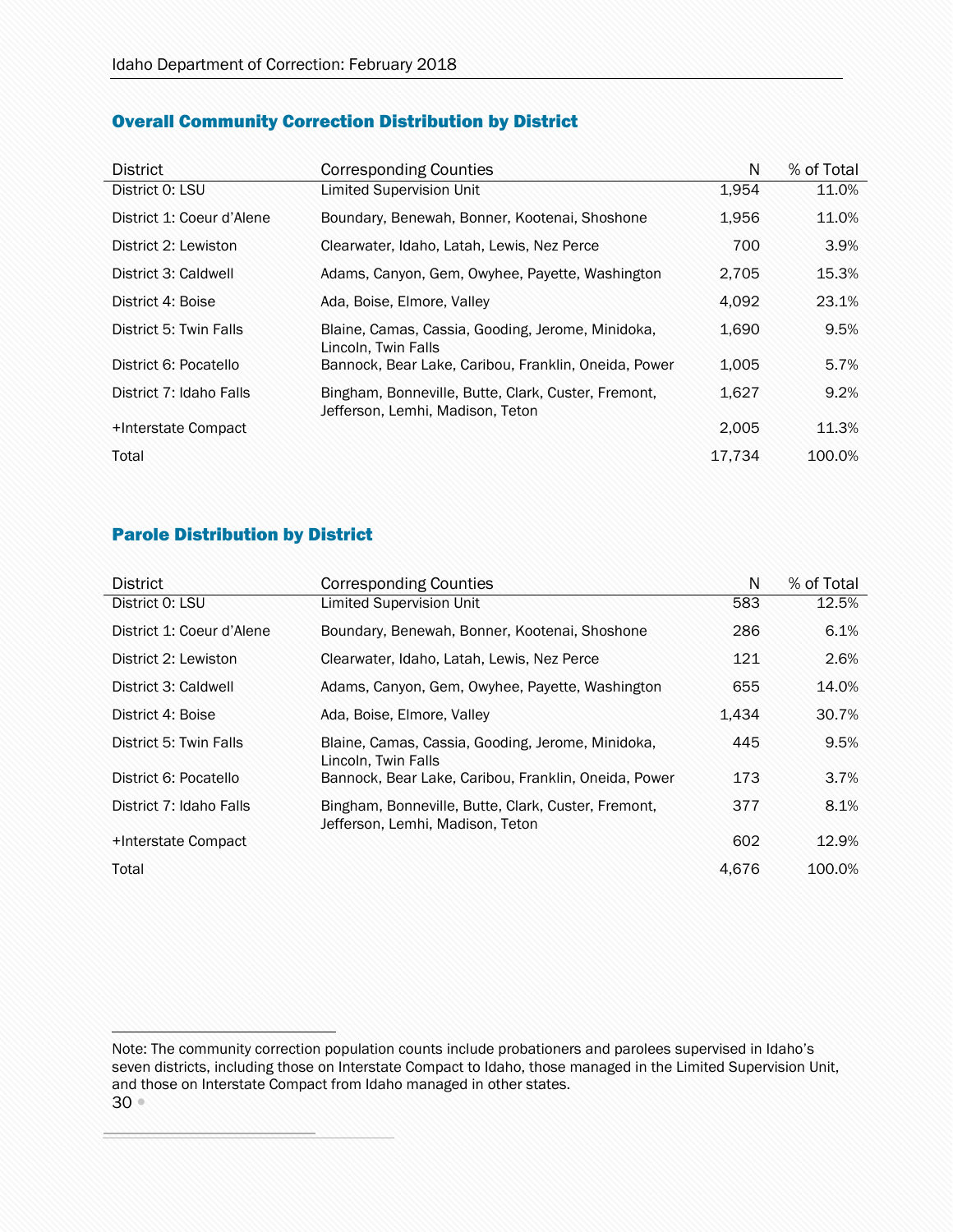| <b>District</b>           | <b>Corresponding Counties</b>                                                           | N      | % of Total |
|---------------------------|-----------------------------------------------------------------------------------------|--------|------------|
| District 0: LSU           | Limited Supervision Unit                                                                | 1,371  | 10.5%      |
| District 1: Coeur d'Alene | Boundary, Benewah, Bonner, Kootenai, Shoshone                                           | 1,670  | 12.8%      |
| District 2: Lewiston      | Clearwater, Idaho, Latah, Lewis, Nez Perce                                              | 579    | 4.4%       |
| District 3: Caldwell      | Adams, Canyon, Gem, Owyhee, Payette, Washington                                         | 2,050  | 15.7%      |
| District 4: Boise         | Ada, Boise, Elmore, Valley                                                              | 2,658  | 20.4%      |
| District 5: Twin Falls    | Blaine, Camas, Cassia, Gooding, Jerome, Minidoka,<br>Lincoln, Twin Falls                | 1,245  | 9.5%       |
| District 6: Pocatello     | Bannock, Bear Lake, Caribou, Franklin, Oneida, Power                                    | 832    | 6.4%       |
| District 7: Idaho Falls   | Bingham, Bonneville, Butte, Clark, Custer, Fremont,<br>Jefferson, Lemhi, Madison, Teton | 1,250  | 9.6%       |
| +Interstate Compact       |                                                                                         | 1.403  | 10.7%      |
| Total                     |                                                                                         | 13.058 | 100.0%     |

### <span id="page-30-0"></span>Probation Distribution by District

ì

## <span id="page-30-1"></span>2.4 Community Correction Population Distribution by Demographics

### <span id="page-30-2"></span>Overall Community Correction Population Distribution by Demographics

| <b>Age Range</b> | Female | % of Female | Male   | % of Male | Total       | % of Total |
|------------------|--------|-------------|--------|-----------|-------------|------------|
| Under 18         | 0      | 0.0%        | 1      | 0.0%      | $\mathbf 1$ | 0.0%       |
| 18-24            | 436    | 9.1%        | 1,442  | 11.1%     | 1.878       | 10.6%      |
| 25-34            | 1,729  | 36.2%       | 4.413  | 34.0%     | 6.142       | 34.6%      |
| 35-44            | 1,416  | 29.7%       | 3,414  | 26.3%     | 4,830       | 27.2%      |
| 45-54            | 821    | 17.2%       | 2,165  | 16.7%     | 2,986       | 16.8%      |
| 55-64            | 328    | 6.9%        | 1.212  | 9.4%      | 1.540       | 8.7%       |
| $64+$            | 43     | 0.9%        | 314    | 2.4%      | 357         | 2.0%       |
| Total            | 4.773  | 100.0%      | 12.961 | 100.0%    | 17.734      | 100.0%     |

Note: The community correction population counts include probationers and parolees supervised in Idaho's seven districts, including those on Interstate Compact to Idaho, those managed in the Limited Supervision Unit, and those on Interstate Compact from Idaho managed in other states.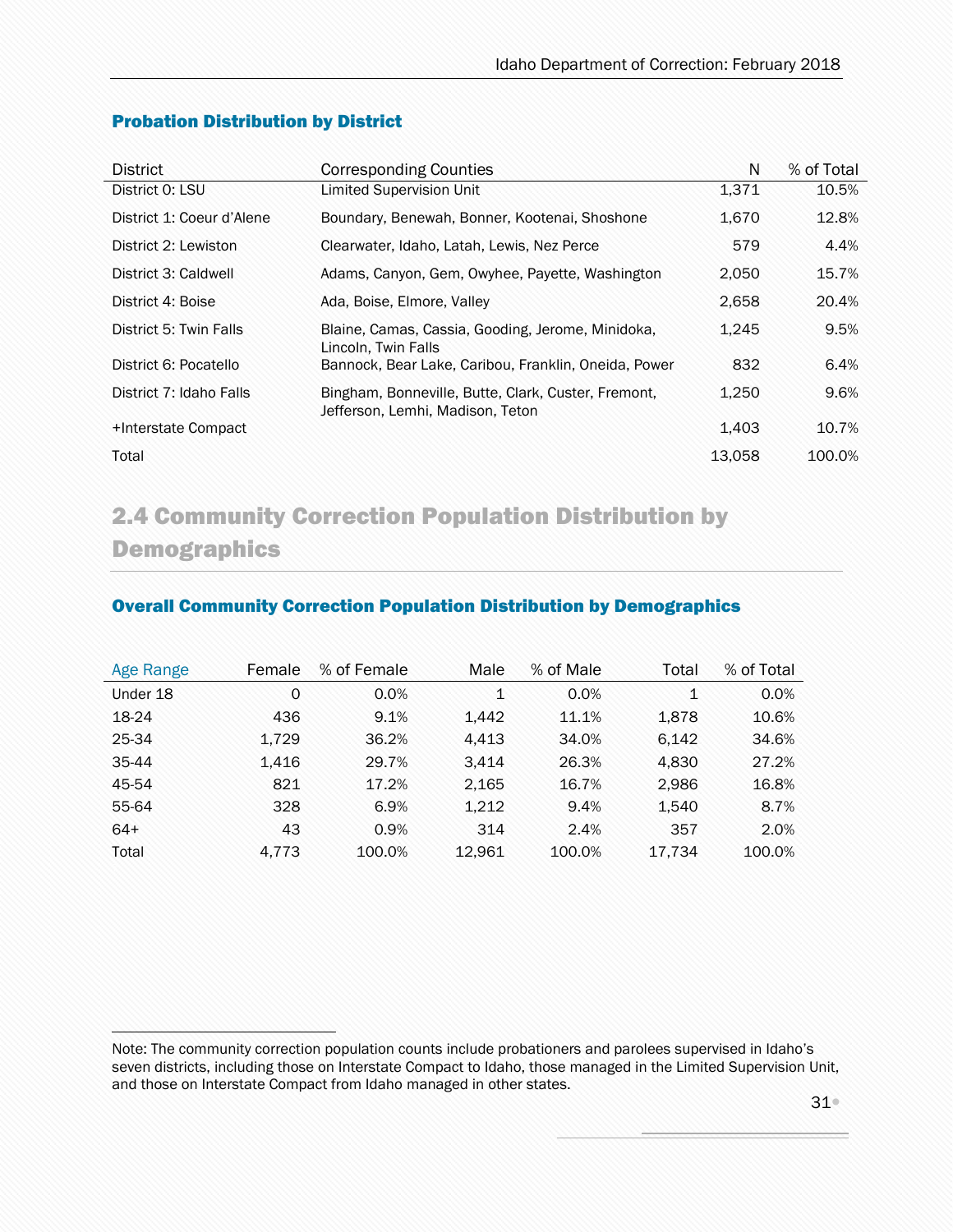

| <b>Ethnicity</b>                 | Female | % of Female | Male   | % of Male | Total  | % of Total |
|----------------------------------|--------|-------------|--------|-----------|--------|------------|
| Asian                            | 20     | 0.4%        | 86     | 0.7%      | 106    | 0.6%       |
| <b>Black or African American</b> | 58     | 1.2%        | 342    | 2.6%      | 400    | 2.3%       |
| Hispanic or Latino               | 357    | 7.5%        | 1,504  | 11.6%     | 1,861  | 10.5%      |
| Indian                           | 195    | 4.1%        | 298    | 2.3%      | 493    | 2.8%       |
| Other                            | 42     | 0.9%        | 139    | 1.1%      | 181    | 1.0%       |
| <b>Unknown</b>                   | 509    | 10.7%       | 1,086  | 8.4%      | 1,595  | 9.0%       |
| White                            | 3,592  | 75.3%       | 9.506  | 73.3%     | 13.098 | 73.9%      |
| Total                            | 4.773  | 100.0%      | 12.961 | 100.0%    | 17.734 | 100.0%     |

<sup>32</sup> Note: The community correction population counts include probationers and parolees supervised in Idaho's seven districts, including those on Interstate Compact to Idaho, those managed in the Limited Supervision Unit, and those on Interstate Compact from Idaho managed in other states.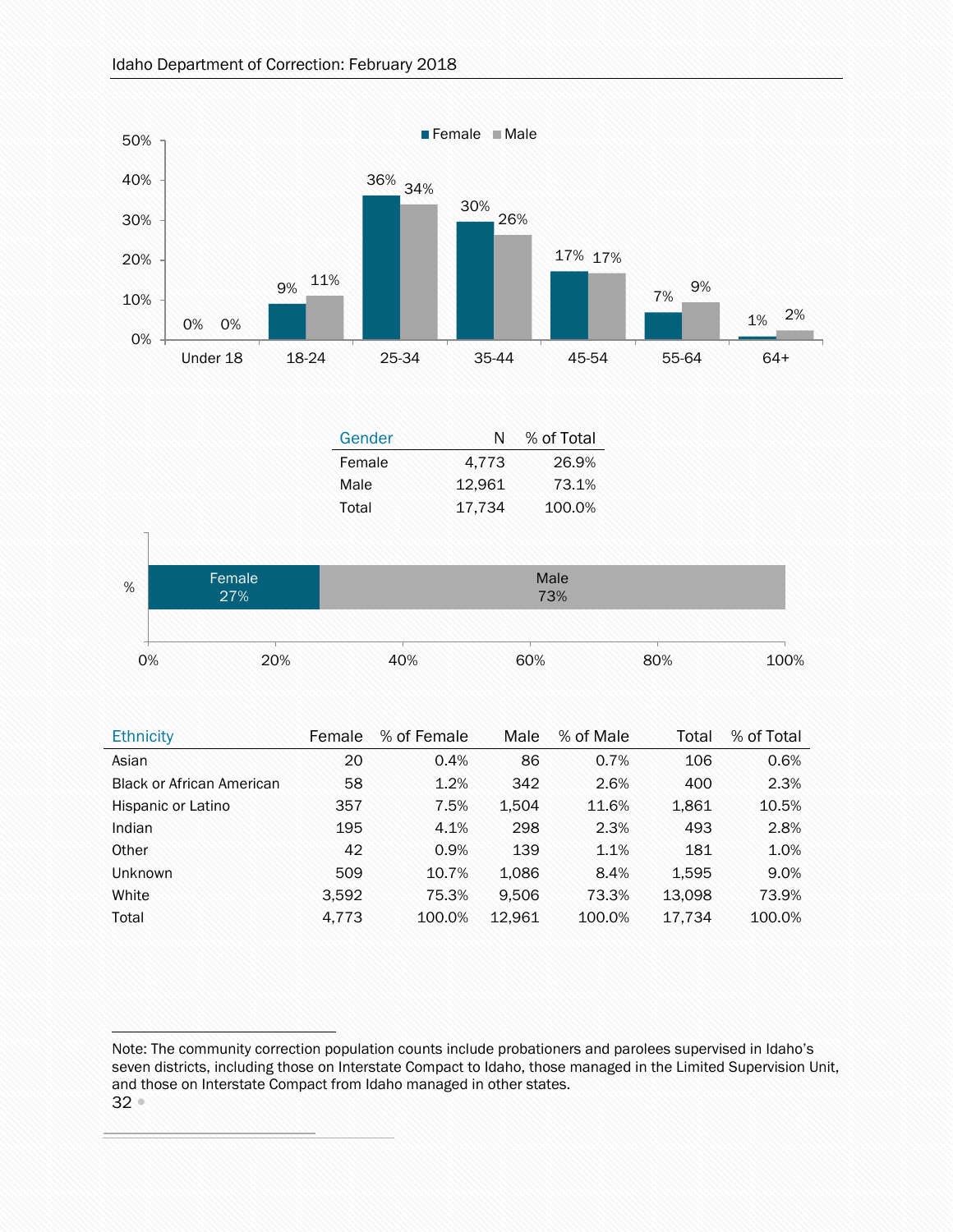| Age Range | Female | % of Female | Male  | % of Male | Total | % of Total |
|-----------|--------|-------------|-------|-----------|-------|------------|
| Under 18  | 0      | 0.0%        | 0     | 0.0%      | 0     | 0.0%       |
| 18-24     | 22     | 2.8%        | 138   | 3.5%      | 160   | 3.4%       |
| 25-34     | 232    | 29.5%       | 1,151 | 29.6%     | 1,383 | 29.6%      |
| 35-44     | 262    | 33.3%       | 1,126 | 28.9%     | 1,388 | 29.7%      |
| 45-54     | 176    | 22.4%       | 830   | 21.3%     | 1,006 | 21.5%      |
| 55-64     | 81     | 10.3%       | 506   | 13.0%     | 587   | 12.6%      |
| $64+$     | 13     | 1.7%        | 139   | 3.6%      | 152   | 3.3%       |
| Total     | 786    | 100.0%      | 3,890 | 100.0%    | 4.676 | 100.0%     |

### <span id="page-32-0"></span>Parole Population Distribution by Demographics



|    |        |     | Gender | N     | % of Total |     |      |
|----|--------|-----|--------|-------|------------|-----|------|
|    |        |     | Female | 786   | 16.8%      |     |      |
|    |        |     | Male   | 3,890 | 83.2%      |     |      |
|    |        |     | Total  | 4,676 | 100.0%     |     |      |
|    |        |     |        |       |            |     |      |
| %  | Female |     |        |       | Male       |     |      |
|    | 17%    |     |        |       | 83%        |     |      |
|    |        |     |        |       |            |     |      |
| 0% |        | 20% | 40%    |       | 60%        | 80% | 100% |

Note: The community correction population counts include probationers and parolees supervised in Idaho's seven districts, including those on Interstate Compact to Idaho, those managed in the Limited Supervision Unit, and those on Interstate Compact from Idaho managed in other states.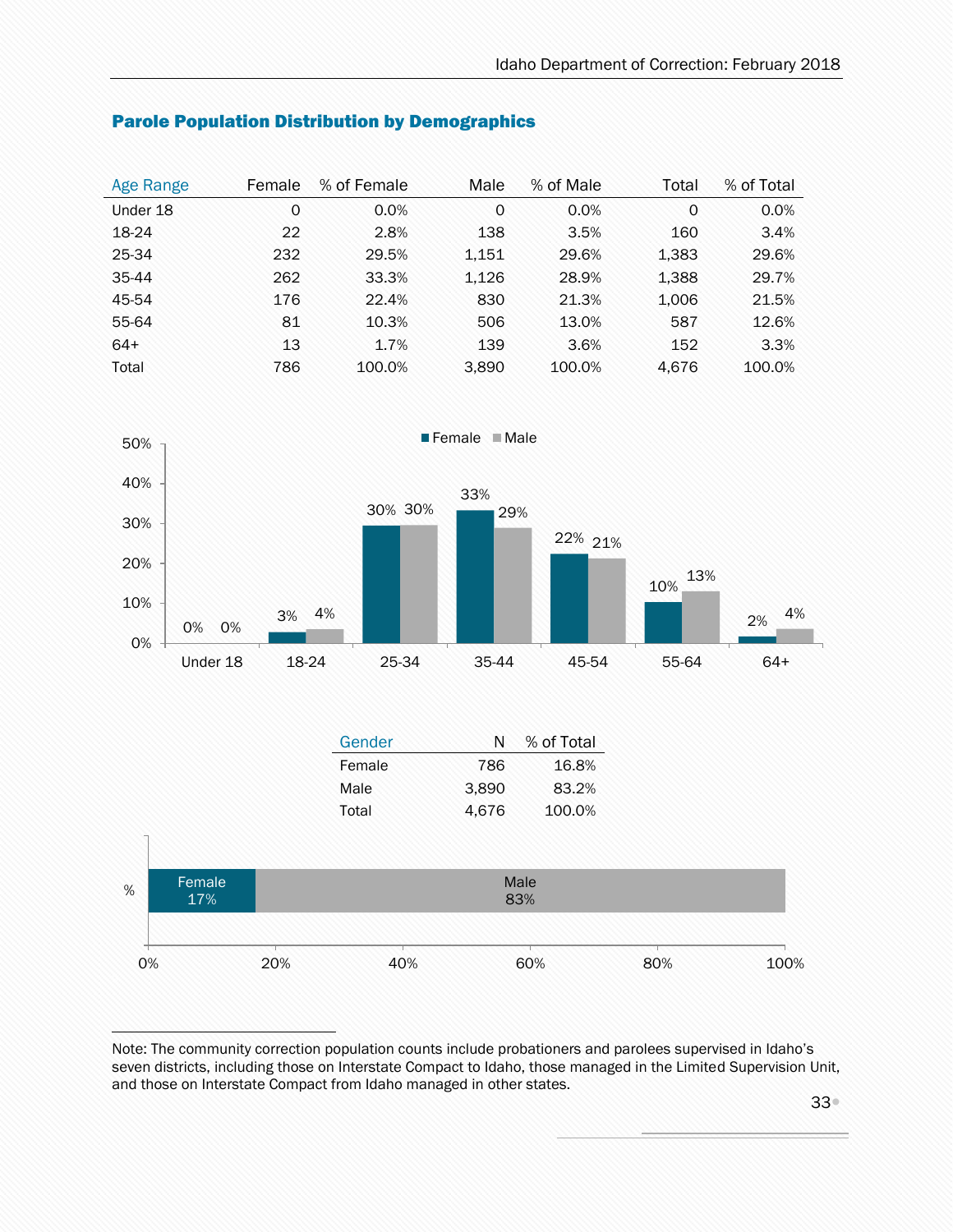| <b>Ethnicity</b>                 | Female       | % of Female | Male  | % of Male | Total | % of Total |
|----------------------------------|--------------|-------------|-------|-----------|-------|------------|
| Asian                            | $\mathbf{1}$ | 0.1%        | 33    | 0.8%      | 34    | 0.7%       |
| <b>Black or African American</b> | 11           | 1.4%        | 128   | 3.3%      | 139   | 3.0%       |
| Hispanic or Latino               | 74           | 9.4%        | 469   | 12.1%     | 543   | 11.6%      |
| Indian                           | 29           | 3.7%        | 90    | 2.3%      | 119   | 2.5%       |
| Other                            | 6            | 0.8%        | 40    | 1.0%      | 46    | 1.0%       |
| <b>Unknown</b>                   | 18           | 2.3%        | 51    | 1.3%      | 69    | 1.5%       |
| White                            | 647          | 82.3%       | 3.079 | 79.2%     | 3.726 | 79.7%      |
| Total                            | 786          | 100.0%      | 3.890 | 100.0%    | 4.676 | 100.0%     |

### <span id="page-33-0"></span>Probation Population Distribution by Demographics

| Age Range | Female | % of Female | Male  | % of Male | Total  | % of Total |
|-----------|--------|-------------|-------|-----------|--------|------------|
| Under 18  | 0      | $0.0\%$     | 1     | 0.0%      | 1      | 0.0%       |
| 18-24     | 414    | 10.4%       | 1,304 | 14.4%     | 1.718  | 13.2%      |
| 25-34     | 1.497  | 37.5%       | 3,262 | 36.0%     | 4.759  | 36.4%      |
| 35-44     | 1.154  | 28.9%       | 2,288 | 25.2%     | 3.442  | 26.4%      |
| 45-54     | 645    | 16.2%       | 1,335 | 14.7%     | 1,980  | 15.2%      |
| 55-64     | 247    | 6.2%        | 706   | 7.8%      | 953    | 7.3%       |
| $64+$     | 30     | 0.8%        | 175   | 1.9%      | 205    | 1.6%       |
| Total     | 3.987  | 100.0%      | 9.071 | 100.0%    | 13.058 | 100.0%     |



<sup>34</sup> Note: The community correction population counts include probationers and parolees supervised in Idaho's seven districts, including those on Interstate Compact to Idaho, those managed in the Limited Supervision Unit, and those on Interstate Compact from Idaho managed in other states.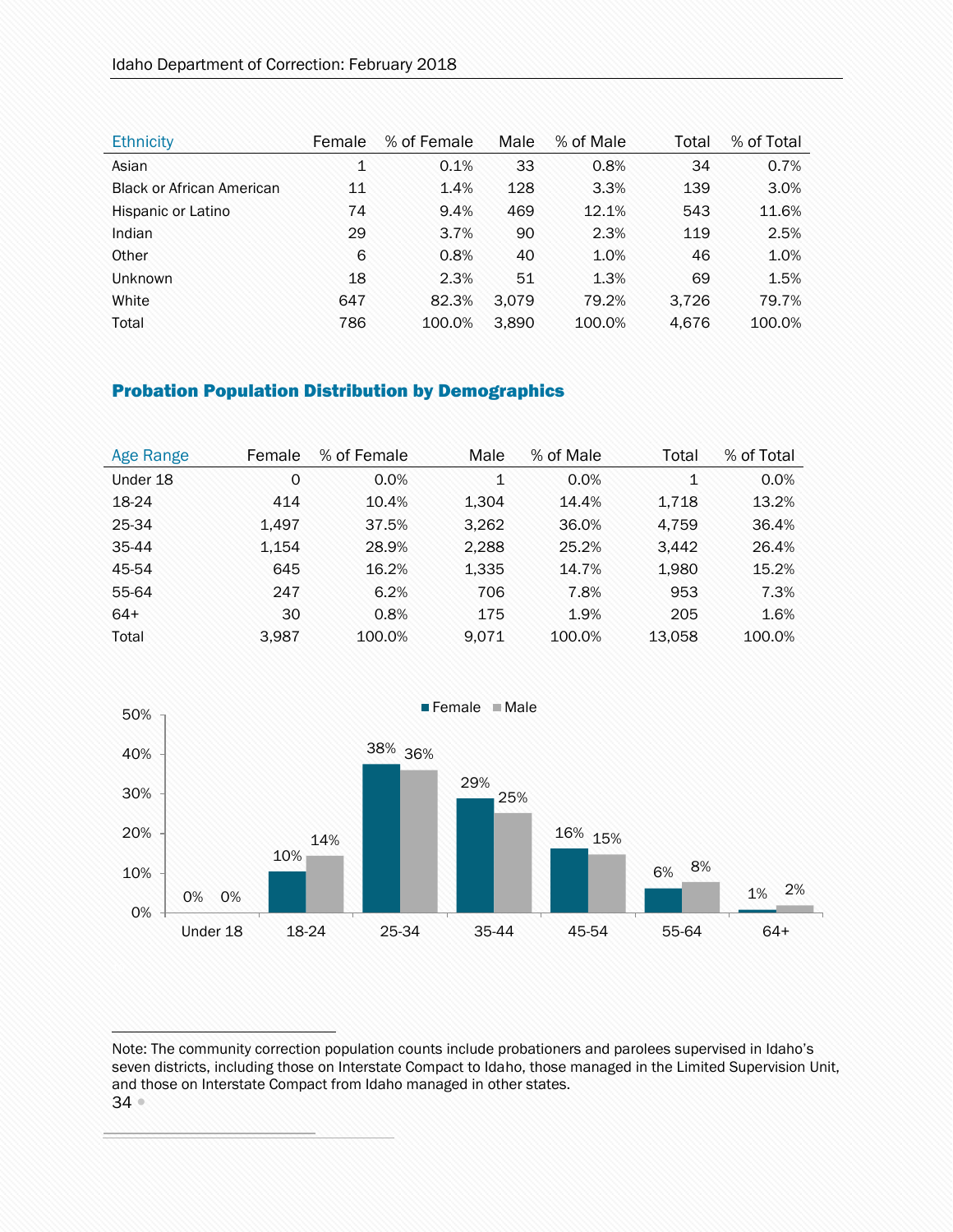| Gender | N      | % of Total |
|--------|--------|------------|
| Female | 3,987  | 30.5%      |
| Male   | 9,071  | 69.5%      |
| Total  | 13,058 | 100.0%     |



| <b>Ethnicity</b>                 | Female | % of Female | Male  | % of Male | Total  | % of Total |
|----------------------------------|--------|-------------|-------|-----------|--------|------------|
| Asian                            | 19     | 0.5%        | 53    | 0.6%      | 72     | 0.6%       |
| <b>Black or African American</b> | 47     | 1.2%        | 214   | 2.4%      | 261    | 2.0%       |
| Hispanic or Latino               | 283    | 7.1%        | 1.035 | 11.4%     | 1,318  | 10.1%      |
| Indian                           | 166    | 4.2%        | 208   | 2.3%      | 374    | 2.9%       |
| Other                            | 36     | 0.9%        | 99    | 1.1%      | 135    | 1.0%       |
| Unknown                          | 491    | 12.3%       | 1.035 | 11.4%     | 1.526  | 11.7%      |
| White                            | 2.945  | 73.9%       | 6.427 | 70.9%     | 9.372  | 71.8%      |
| Total                            | 3,987  | 100.0%      | 9.071 | 100.0%    | 13,058 | 100.0%     |

Note: The community correction population counts include probationers and parolees supervised in Idaho's seven districts, including those on Interstate Compact to Idaho, those managed in the Limited Supervision Unit, and those on Interstate Compact from Idaho managed in other states.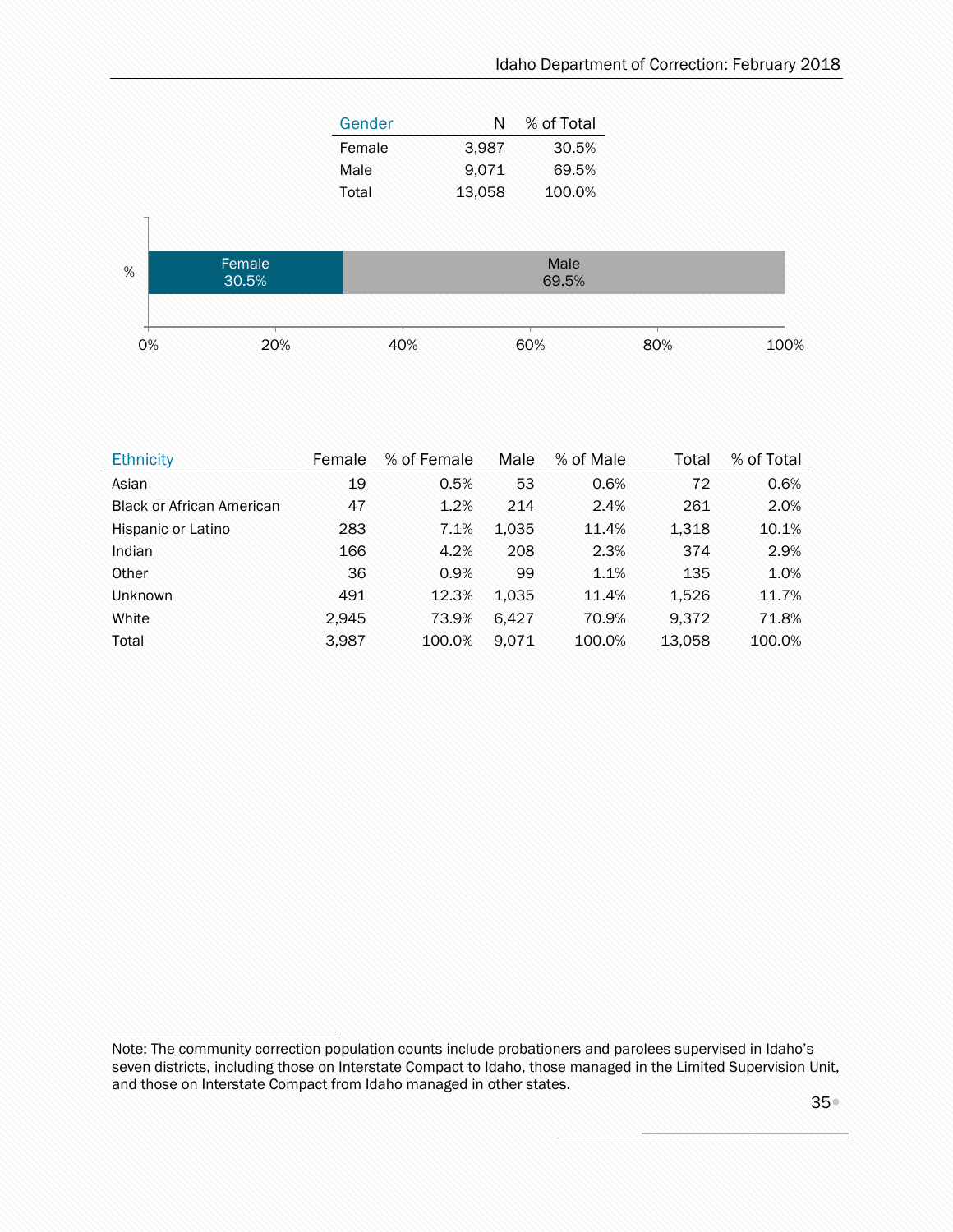# <span id="page-35-0"></span>Section III: Glossary